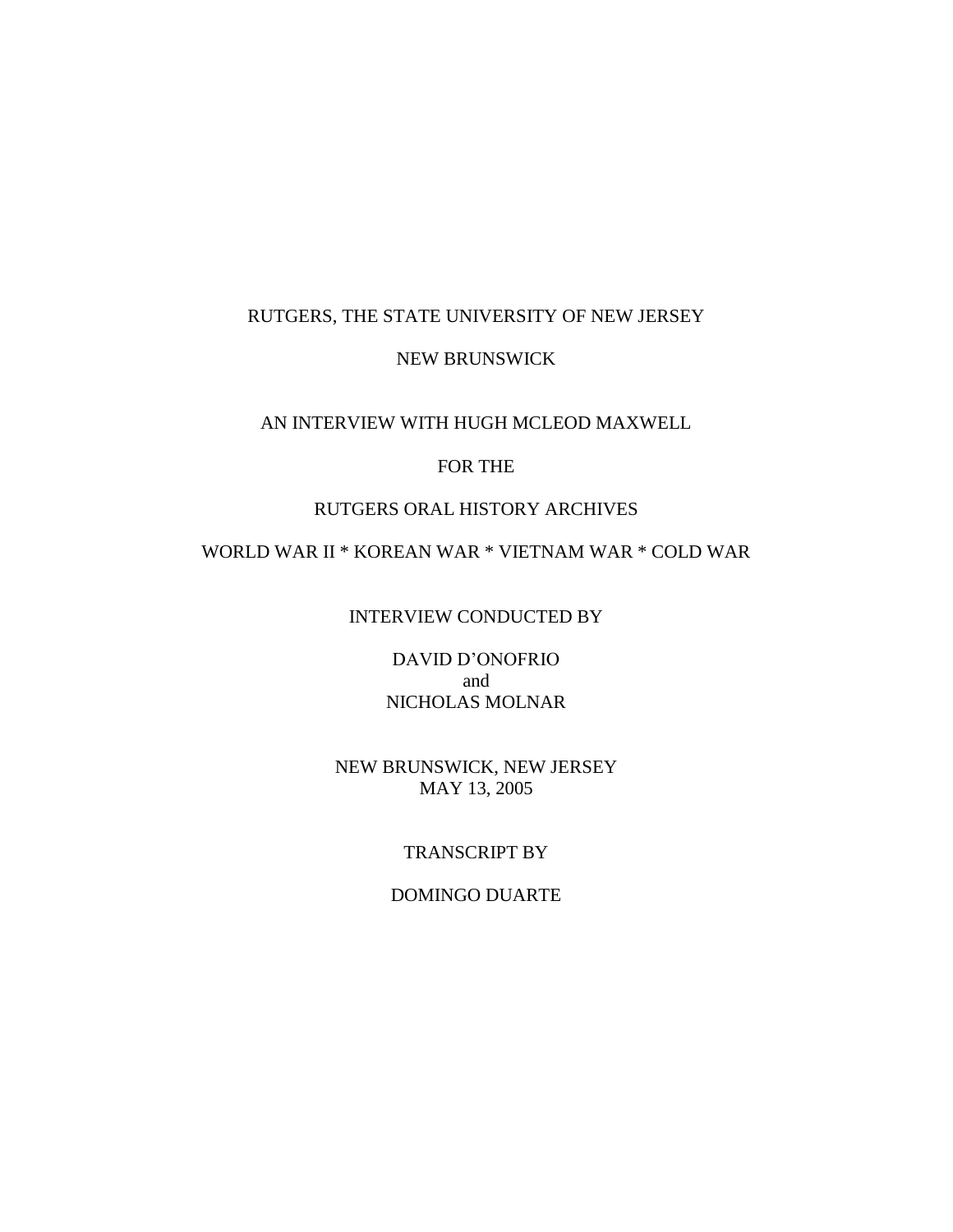Nicholas Molnar: This begins an interview with Hugh McLeod Maxwell on May 14, 2005, at New Brunswick, New Jersey, with Nicholas Molnar and …

David D'Onofrio: David D'Onofrio.

NM: Thank you for sitting for this interview today. When and where were you born?

Hugh McLeod Maxwell: … I was born in Milwaukee, Wisconsin, October 21, 1923. My mother and father were from Philadelphia, but my father was out there on business for a year or so and I was born while he was there. I spent the first couple of years in Philadelphia and I spent the rest of my years before coming to Rutgers in Nutley, New Jersey.

DD: Can you tell us a little bit about your father?

HM: My father was born and raised in Philadelphia. He worked his way through the University of Pennsylvania. … He was an accountant, graduated from the Wharton School in finance. My mother was born in Philadelphia. She was the oldest of seven children and she went to what was the equivalent of high school, and then, a normal school. … After a couple of years of high school, in those days, there was a shortage of teachers, … they asked various young ladies if they'd like to accelerate and go into normal school. So, she did that. She was also a graduate of the Philadelphia Conservatory of Music in voice and piano. They were married in 1912, in Philadelphia.

DD: How long did you live in Philadelphia?

HM: Just the first couple of years. I was about three, I think, when we moved to New Jersey. So, really, … my formative education was all in the Nutley public schools.

DD: What kind of town was Nutley?

HM: It was a small town, mostly a commuter town for New York and the surrounding area. It's not much changed today.

DD: Right. I used to work in Nutley.

HM: It's still a fairly nice, suburban, little town and their educational program was far superior to most of the surrounding area [at] that time. … When I graduated from high school, I decided I was going to go to Rutgers. [laughter] I enrolled in the College of Agriculture. The reason for that is that … my grandmother had a farm [and] a lot of the family people … were farmers and I worked summers on a farm, lots of times.

NM: Was the farm in New Jersey?

HM: In Pennsylvania, Langhorne, Pennsylvania.

NM: What was growing up in Nutley like? What did you do for fun?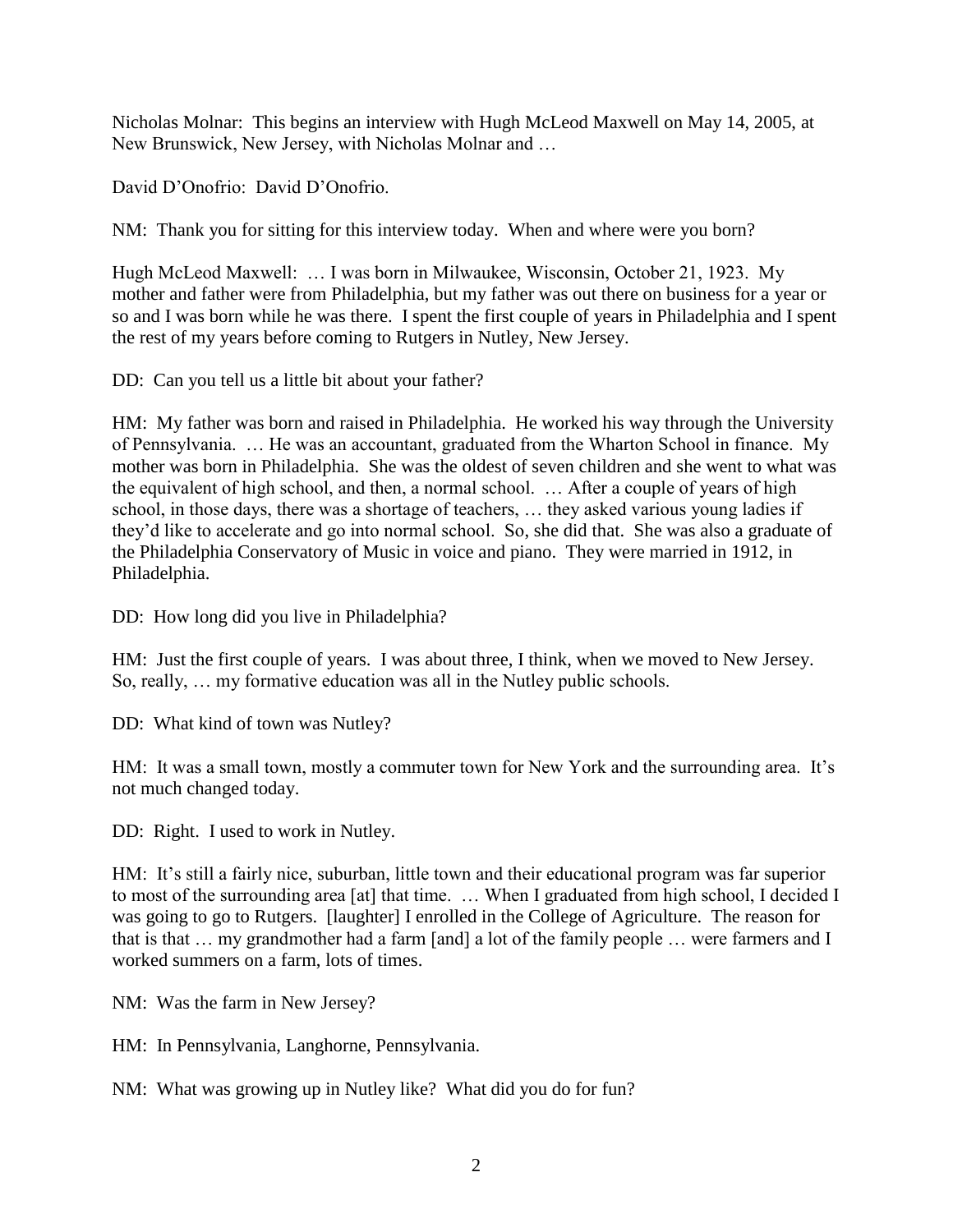HM: Do for fun? a little bit of everything. Well, back in those days, you didn't have organized sports, as such. Kids would get together and make their own ball clubs up or football teams or what have you. You do your own thing. I also was active in Boy Scouts. I was an Eagle Scout, … I went all the way through the Scouting program, from [the] beginning to the end.

NM: How did the Great Depression affect the town of Nutley?

HM: I would say most everybody there was struggling, although … you wouldn't know it from hearing people complain that much. ... I know my dad took ... a big cut in his salary, and he wasn't making that much in the beginning, [laughter] and my mother was substitute teaching to supplement the situation, but we managed and there was always food on the table. We never owned our own home up there, because my family did own a home in Philadelphia, [which] they rented out and [we] rented up in Nutley.

NM: What business was your father in?

HM: He worked for [the] Worthington Pump and Machinery Corporation in Harrison, New Jersey, and he was a sales supervisor. He was in the business side of sales. He was, like, the person who kept track of all the salesmen's expenses and programs. My mother was primarily a homemaker, but, also, a substitute teacher. She did teach off and on.

NM: Did she ever pursue music after graduating from the Conservatory?

HM: She sang in church choirs and she was a soloist in a number of different things, weddings and things like that, and she imbued an interest in vocal music in us. I sang in the … chorus in high school. When I came to Rutgers, I was in the Glee Club. My father was a singer, also, and … I think that's one of the ways they met.

NM: How did your family feel about Roosevelt's programs, the New Deal programs? Did they have any opinions on them?

DD: You mentioned that they were both Republicans.

HM: They were both Republicans, but I think they all recognized the need for doing something, because, if you've ever seen what the situation was like, you'd drive the Jersey Meadows, for example, there were shacks all over the Jersey Meadows and people living in those shacks and trying to have little gardens to supplement their livelihood. I know there were a lot of people [who would] come around the house begging for food. I think my mother was [well-known]. They must have put a little sign out that said she was a pretty good one, [laughter] that if you need a sandwich or something to eat, [she would help you out]. [laughter] They said the hobos and bums had their own little way of marking houses where it was a good, safe place to get something. Whatever it was, I don't know, but we always had somebody [who] came up and they never left hungry.

NM: Was that the mentality of the time, everyone trying to help each other out?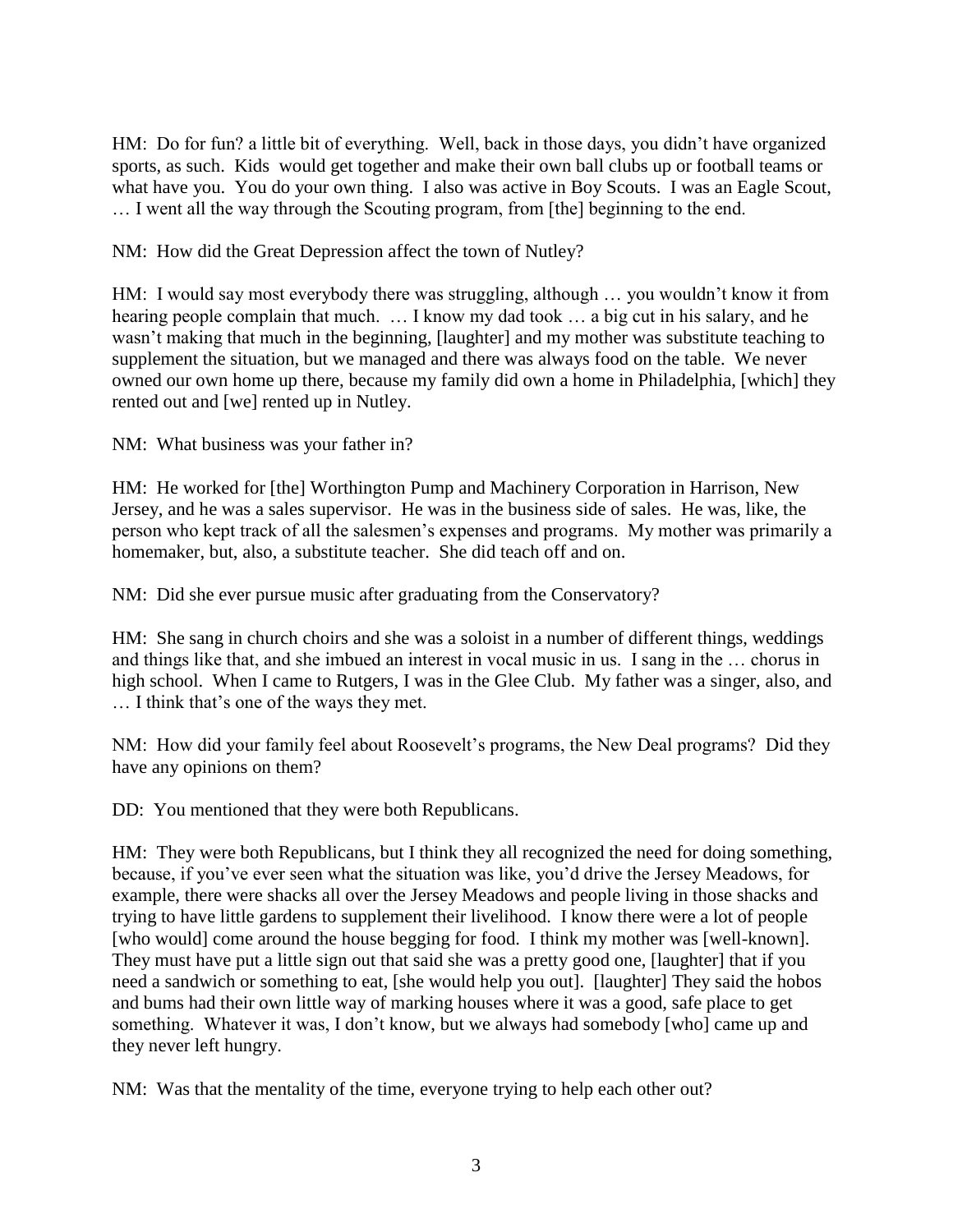HM: I think, to a great extent, yes, yes, because nobody was [well off]; there … [was] no such thing as this everybody living high on the hog. It was a tough, tough time for everybody. I can remember, … all my socks were darned, for example. … When I'd wear out my knickers, … which we wore in those days, they'd get holes in the knees, my mother put patches on them. [laughter] You didn't go out and buy new jeans every time, so that it's a different ballgame from what it is today.

NM: Did you play any sports in high school?

HM: No, not [officially]. I played intramural type of things or pick-up games. I didn't play, organized sports, as such. I also was busy. … I had a magazine route from the time I was nine and I had a newspaper route from the time I was twelve. So, I was busy, after school, doing things like that and [I] was also active in the Boy Scouts. It kept me pretty busy. So, I didn't have time, really, for [sports].

NM: You were involved in your community in other ways.

HM: Yes.

DD: Did your paper route earnings go towards supporting your family?

HM: No. I bought a lot of my own clothes. I bought a lot of things, that my mother and father couldn't afford, with prizes; like, I was in the League of Curtis Salesmen for the *Saturday Evening Post*, *Ladies Home Journal* they [would] give you coupons. For every so much you sold, they'd give you these little coupons. So, I'd take … the coupons I'd get and I bought myself a wagon, a bicycle, [laughter] all kinds of things with these coupons. I did a lot of my Christmas shopping that way, too.

DD: Since both of your parents were college-educated, did they expect you to go to college?

HM: … Definitely. I was the youngest of three boys. My two older brothers were nine and eight years older than me and both of them had gone to college, with a lot of help.

DD: Which schools did they go to?

HM: My oldest brother went to Purdue University for two years, and then, … he went to Newark-Rutgers. … I forget what they called it, then. It was the Newark branch of Rutgers; before, it was sort of an extension, night program. He was working and going to school. … My next older brother graduated from Upsala College, which was in East Orange in those days. It has since folded.

DD: Your father graduated from an Ivy League school. Was there any pressure to follow him?

HM: No, my father did that on his own. He worked days and went to school nights and weekends and to pay his own way through [the] Wharton School.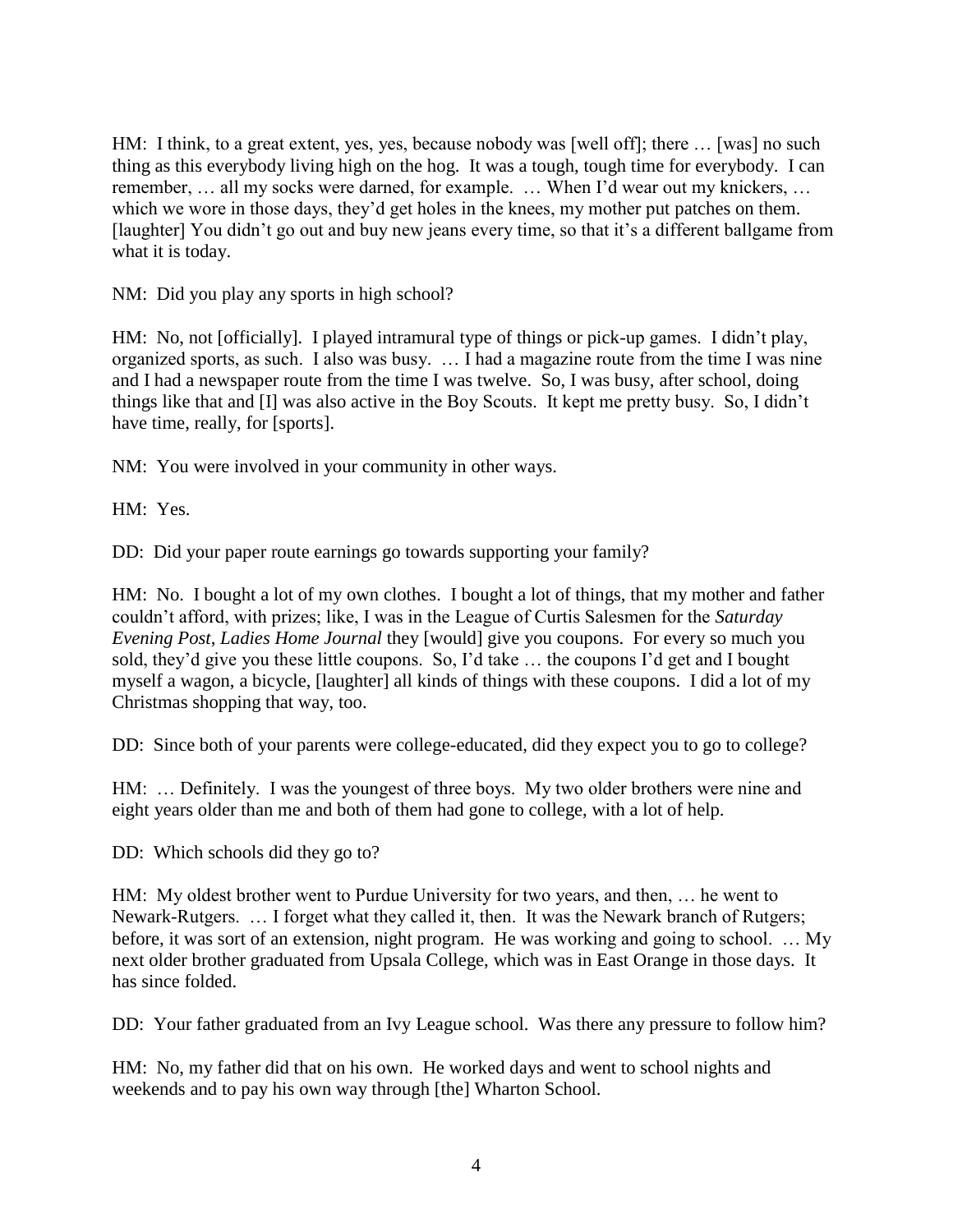DD: Wharton is a very prestigious school.

HM: Yes. My youngest daughter has her Master's from there, from Wharton.

NM: Did you always want to go to Rutgers? Did you apply to other colleges?

HM: Not necessarily, but I had my idea of being a [farmer]. I'll tell you one thing that impressed [it] upon me, … I had two uncles who were both fertilizer salesmen. With my grandmother owning a farm and the other uncles working on the farm, but, all during the Depression, people [have] got to eat and they always … sold fertilizer and they made a fair living. … I said, "Well, maybe that's not a bad deal, to go into that field," [laughter] because I … [thought] of this in my head, because of seeing everybody out of jobs and so forth. I figured that was a good, safe bet. So, I enrolled in the College of Agriculture, but, in order to get in, … back in those days, you had to take your entrance exam and I went to Columbia High School in Maplewood and took a competitive exam to get in. Back in those days, Rutgers was a good bargain, too, because the College of Agriculture was subsidized by the state and federal government. I don't know whether you're aware of that, but it was a separate college within Rutgers University, being that it was the State College of Agriculture, where[as] Rutgers was still a private school back then.

DD: That was before the University became the state university.

HM: Before it was the State University of New Jersey, it was the State College of Agriculture. So, they were subsidized by the federal and state [governments]. I don't know, [are] you familiar with how this Land-Grant College Act is? Are you aware of that?

DD: Yes.

HM: … Okay, because, after the Civil War, there were a lot of problems with [skilled labor]. They wanted to have people that were trained in agriculture and the mechanical sciences. So, they decreed, from [the] federal government, that every state would have a state college of agriculture and engineering. So, Rutgers was selected in New Jersey, surprisingly, but people don't know that. Cornell is the state college of agriculture, a private school, in New York.

DD: I was not aware of that.

HM: I found that out, too, because, after two years at Rutgers, the Navy called me up and the Navy sent me to Cornell and I still was in the College of Agriculture at Cornell, but I'll get to that when that time comes.

NM: You entered Rutgers in 1941.

HM: Yes.

NM: Were you aware of the war situation?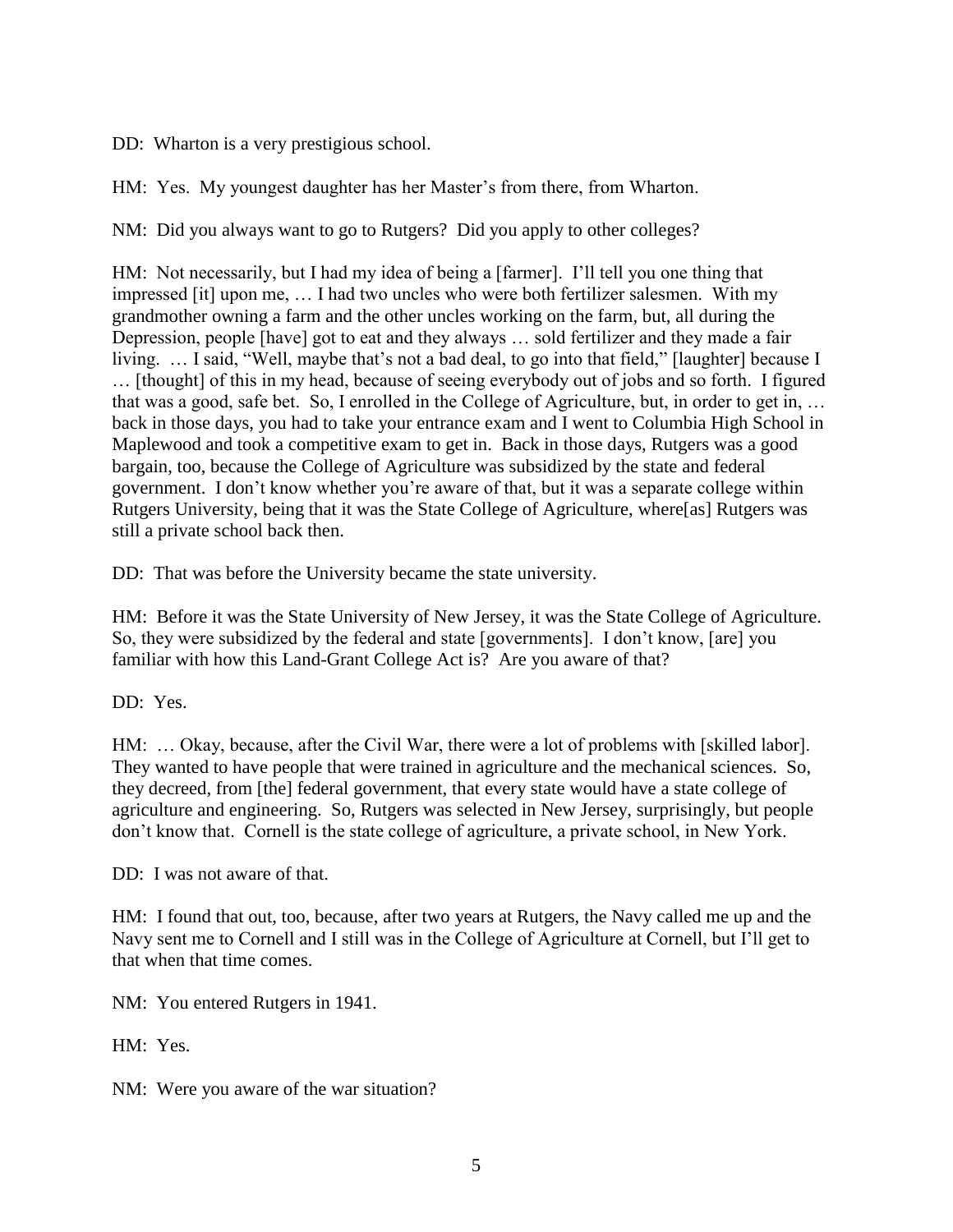HM: Oh, definitely.

NM: You kept up with the news.

HM: Oh, yes, definitely. You couldn't not keep abreast of it, because it was on the radio all the time. Of course, it was pre-Pearl Harbor, but there were still all kinds of activities going on and we'd had the draft for a long time. … My brother was in the Navy. All my brother's friends were in the Army or the Navy, and then, when Pearl Harbor came, I was here, at Rutgers. As a matter-of-fact, I was singing in the chapel choir on that Sunday and, all of a sudden, we came home from the chapel service when they announced that we're [hit at] Pearl Harbor. Everybody was shocked, didn't know what to make of it. A lot of people enlisted the following day.

NM: Did you live on campus or commute?

HM: I commuted, because my folks moved … from Nutley to Middlesex, … after my senior [year] in high school. They had let me stay in Nutley, because they liked the school system. Then, they bought a house in Middlesex, outside of Bound Brook. … My dad had a sideline business of chickens. We raised chickens and turkeys there and I took care of them when I was commuting back and forth to Rutgers, my freshman year and sophomore year.

DD: Going into the College of Agriculture was a natural fit.

HM: Yes, but it was a little tough, though, trying to go to college and take care of the chickens and stuff like that at home. … I rowed on the crew and I sang in the Glee Club and I met my wife there. [laughter] So, [I had] a few distractions.

DD: Do you feel as though you missed something by not living on campus?

HM: Yes, sure. I think everybody should live on campus, if they can. Unfortunately, it wasn't in cards at the time, financially. I did belong to a fraternity. … I belonged to the Lambda Chi Alpha fraternity and I purposely joined it, so that I would have kind of a home away from home.

DD: What was your initiation into the fraternity like?

HM: Typical of a college initiation. [laughter]

DD: I am curious. I never joined a fraternity while I was a student at Rutgers.

HM: No, it was a secret sort of thing, but Christian-oriented … and very oriented towards the high ideals of brotherhood. It was a very good experience, as a matter-of-fact. It provided me a social life, a place like a home away from home. … If I was rowing on the crew in the afternoon, I'd get back late; I could eat dinner over there. I ate … most of my lunches at the fraternity house. … I was an officer in the fraternity. So, it was a good experience.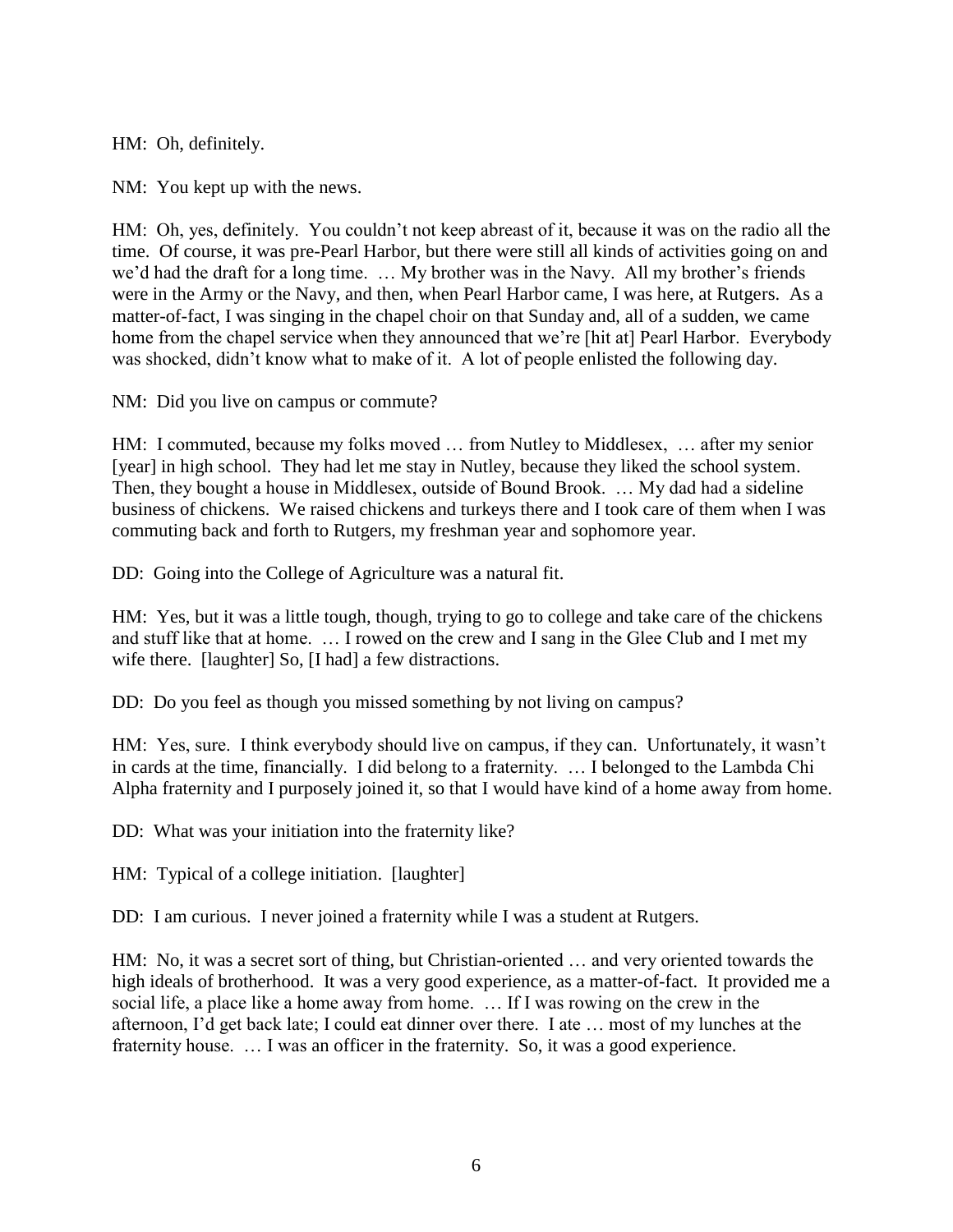NM: After Pearl Harbor, you mentioned that many students enlisted right away. Did you want to join up immediately or did you decide to wait to be drafted?

HM: Everything was up in the air and I didn't really know what was going to happen, but I figured, "I'm in school, I'll go do what I can," and so, I stayed in school that year and … worked on my grandmother's farm that next summer. … While I was at my grandmother's farm, I got word that my brother, a Naval Aviator had been shot down overseas and I lost a brother. … I was contemplating joining the Naval Aviation and I figured, after him being shot down, it will be kind of a blow to my mother if I did that. So, I tried to enroll in the Navy. ... Because I was taking infantry ROTC here, [for] everybody, then, [the] first two years was infantry ROTC, I wasn't particularly anxious to be an infantry person. [laughter] I preferred the Navy. … They wouldn't let me enlist, originally, in the Navy from here, so, I enlisted in the Army Reserve. I figured I might stay in school for a little bit longer, but, then, they got word that you could go to New York and take an exam, and tryout for what was a college program called the V-12 program, and so, I took the exam for that.

# DD: How did you find out about the V-12 program?

HM: I'm not sure just how I heard of it. I mean, the word gets around, basically. [laughter] … I took that program [exam] and they said [that] I'd been accepted in it. … I transferred from the Army Reserve to the Navy Reserve. So, I have a discharge from the Army. I never really served in it. [laughter] … Then, the week after I was transferred from the Army Reserve to the Navy Reserve, they called up the Army Reserve. All the kids who were in the Army Reserve here at Rutgers, or wherever, all went in the Army. Well, the Navy let me stay here and finish my sophomore year. …

# [TAPE PAUSED]

HM: So, I was permitted to finish out my sophomore year here, and then, I got word that I was going to be going to Cornell University. Fortunately, like I was telling you earlier, Cornell University is also the College of Agriculture of New York and the Navy let me stay in the College of Agriculture, even though I was in the Navy. I was in uniform and everything else and followed all the [regulations], but [I was] just a college student. ... So, I spent that summer and the next fall, two semesters, at Cornell and I took all the courses I had to have for the Navy, as well as [the] agricultural courses I could squeeze in, and then, I went to the Midshipman's School. I had an interesting other sidelight there. When I was here at Rutgers, I rowed on the lightweight crew, and so, when I went to Cornell, the word had gotten ahead of me that, "You rowed on the crew [at Rutgers], you have to row [for us]. Come out for the crew at Cornell," and so, I did and I was doing pretty well, eating on the training table and everything else, keeping in shape. They wanted me not to be on the lightweight crew, but the heavier weight crew. Then, they found out [that] I was going to be going to Midshipman's School in the spring. They said, "Well, we don't need you on the crew, because you won't be here during crew season." [laughter] So, all of a sudden, I've been eating on the training table, and then, I stopped the exercise; boy, did I fill out. [laughter] … Anyhow, that was my experience at crew at Cornell. I had the one fall crew [season] there. The reason I went out for crew at Rutgers, by the way, is because I hadn't done any … interscholastic sports in high school. Back then, practically no kid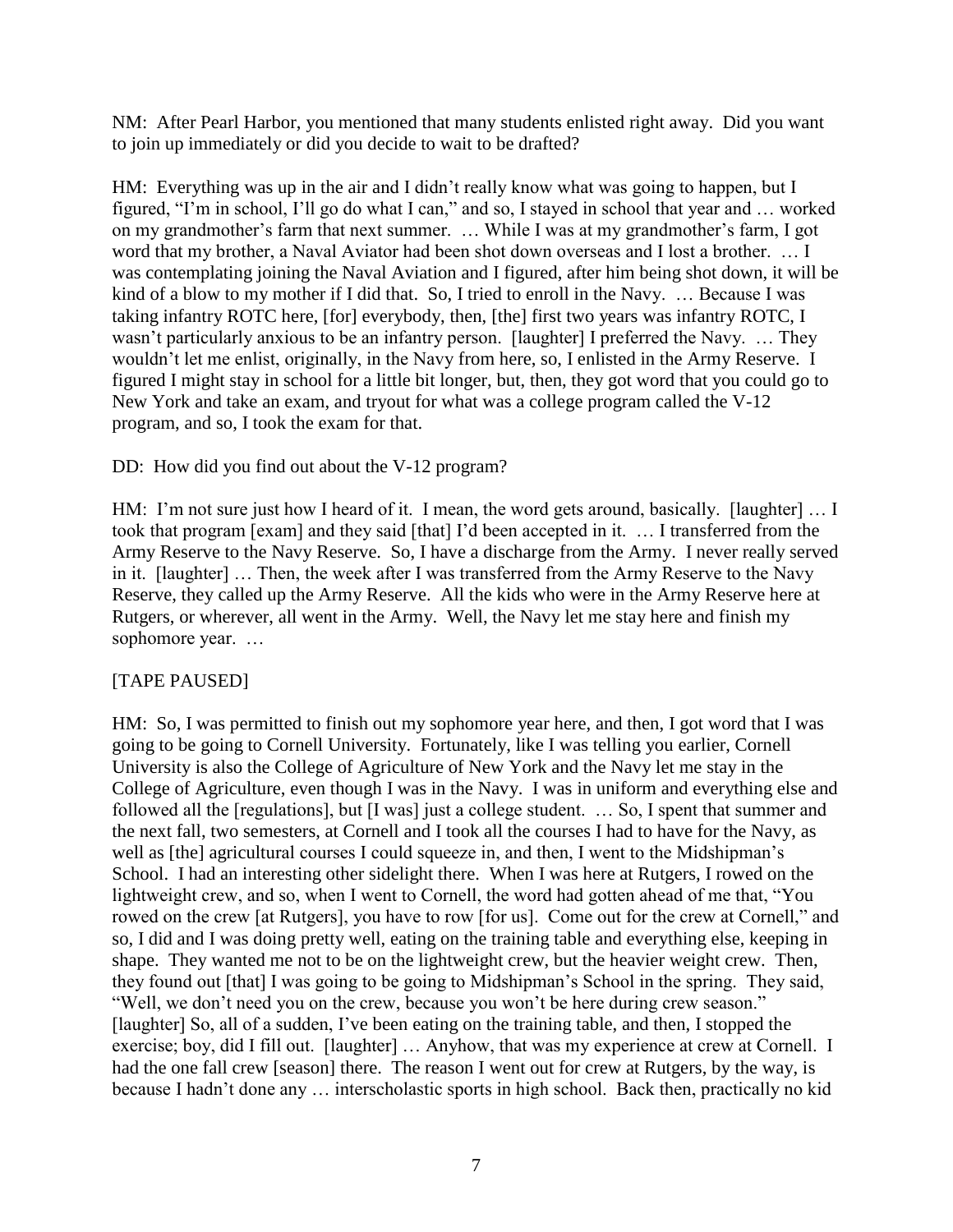in high school had crew. The only kids that had crew were kids that went to … private schools or some of the prep schools. I figured I had as good a chance as anybody of making the crew, because I was starting from scratch along with everybody [else], whereas if I'd gone out for football or baseball, all these kids had being doing that for years.

NM: Even now, half the oarsmen are recruited and the other half are walk-ons.

HM: Yes. That's what it was [like] with me and practically the whole crew, then, were walkons and we didn't have a big crew, like they do today. That's one of the reasons [why] the Class of '45 sponsored the shell. Are you aware of that? … I am getting ahead of myself, but the Class of '45 started with, I guess, maybe three or four hundred students. In the whole College of Agriculture, there were only five hundred students. … When they finally graduated, they left the engineers and some of the other people stayed to finish up. They accelerated their program and graduated in '44, whereas the rest of us went … in the service. … A lot of the Class of '45 graduated in '44, then, went in the service, but, by then, the war was over, but where was I?

NM: You were telling us why your class donated the shell.

HM: Oh, yes. Well, three members of our Class of '45, now, were on the lightweight crew with me. … One fellow, Jack Dempsey had had … infantile paralysis as a child and he had no legs, practically. They were useless and he was our coxswain, because he was real light in weight. He could handle the coxswain duties just fine. He … has since died. So, they have the scholarship in his memory. Our class, with the limited number of people there are in the class, the amounts of money they can give to the University is relatively insignificant, compared to some of the bigger classes, because I think, like, today, [at the Rutgers Alumni Association luncheon], it was a dozen people back from '45. There's only about fifty of them, I think, all told. The class has given a shell in perpetuity.

NM: While at Cornell, did you correspond with your family and friends?

HM: Oh, yes, oh, yes. … I would come home once in a while; that was about two or three times during the year [that] I came home. We used to [take] the Lehigh Valley Railroad, I don't think it runs today, from Ithaca to South Plainfield. Where is your home, by the way?

NM: I live in Edison.

HM: Oh, okay.

NM: You were commissioned in June of 1944.

HM: I was commissioned an ensign in the Navy, USNR.

NM: Where did you go next?

HM: … On the day of commissioning, depending upon the needs of the service at the time, I think there were about one hundred and something in our class at Midshipman's School and I'd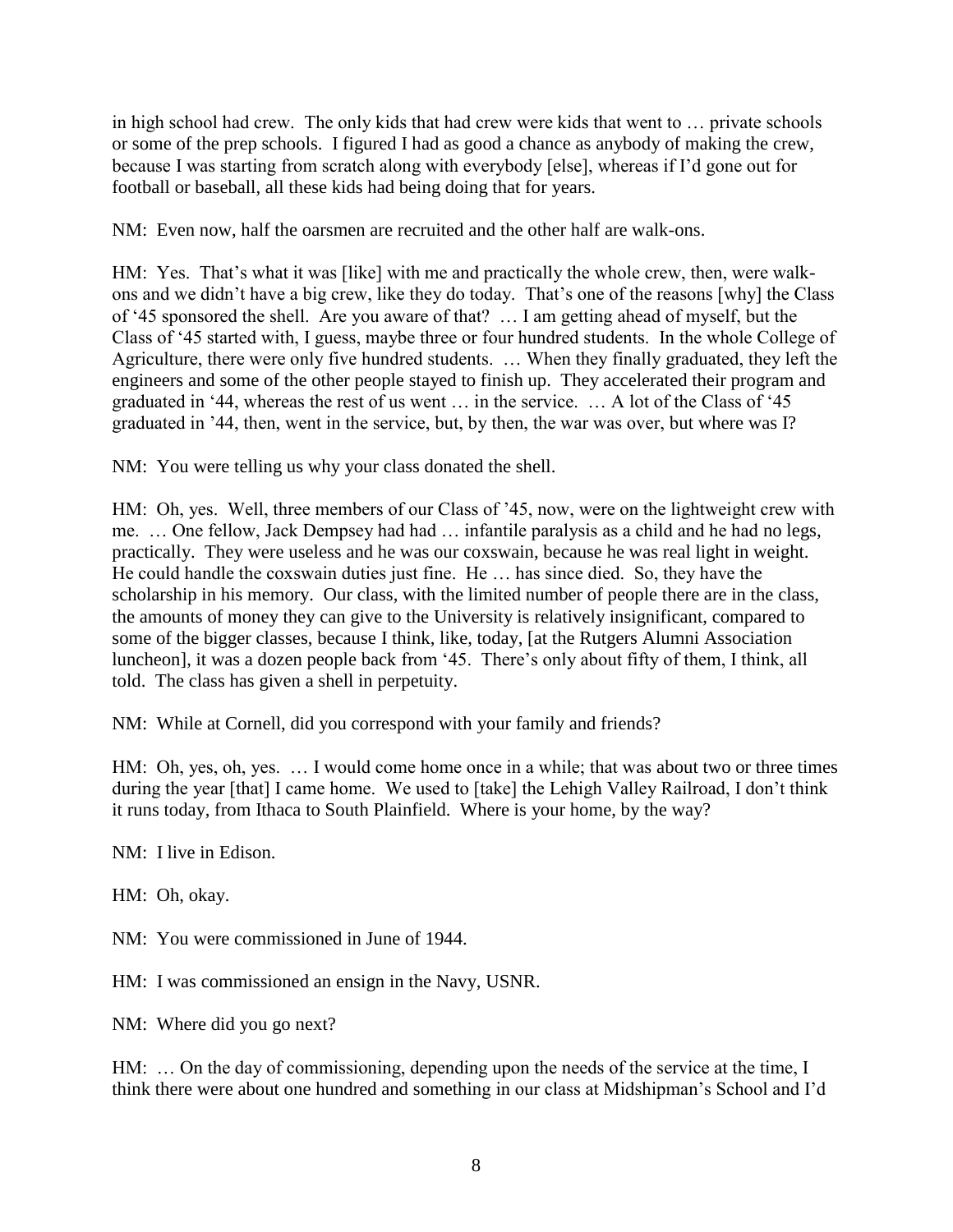say eighty percent of them went into amphibs, because, then, they [the US Armed Forces] were figuring on invasions. They were looking for new officers to man LSTs, LCIs and all that kind of vessel and the other group of us, a small group, were selected for mine warfare. I happened to be one that was selected to be in mine warfare.

DD: Did you have any prior training in minesweeping?

HM: No. I took [the] basic, three months, Midshipman's School, seamanship, navigation, damage control, the rest of it, as a deck officer.

DD: Were you trained for specialized duty after you were assigned to a minesweeper?

HM: … No, then, we learned it on-the-job, primarily. We were real green ensigns, I'll tell you, [laughter] didn't know from nothing. We learned fast; we had to. ... In those days, almost every small ship was manned by Reservists. I mean, there were very few Naval Academy types around. It was all Reservists, from destroyers on down.

NM: Where was your …

HM: Where did I go from there?

NM: Yes.

HM: My initial assignment was to New Orleans, Louisiana, and I was supposed to pick up a very small minesweeper. It was down … the Mississippi River, about one hundred miles south of New Orleans. This little minesweeper's job was to go back and forth up the Mississippi River, because they were afraid [that] they [the enemy] might mine it and there was some big [traffic there]. Everything coming from the Midwest that was going overseas was coming down the Mississippi. They were afraid it would be mined. … It was a safety thing, back and forth, back and forth. We never caught any mines, but … we had that job. … It was a couple of months of that, and then, I was reassigned, from there, to Key West, Florida. ...

NM: When was that, still in 1944?

HM: Yes, … still the fall of '44, I was assigned to Key West, Florida, and I was assigned to what was called a YMS, Yard Mine Sweeper. They weren't big enough to have a name. [laughter] It was just numbers. It was the *YMS-370*.

NM: You were sweeping mines in the Key West area.

HM: Yes. That was a story, too. During World War II, at the beginning, there were U-boats all off our coasts and they were sinking ships one after another. … The US developed the system of convoys and, even then, they were still losing a lot. … The convoys were coming out of Mississippi and all the whole Gulf area, were assembling off of Key West, and we'd have a certain number of ships together and they'd go on convoy, to Europe or Russia or wherever they were going. Surrounding this whole area was a minefield, our own, to protect the ships that were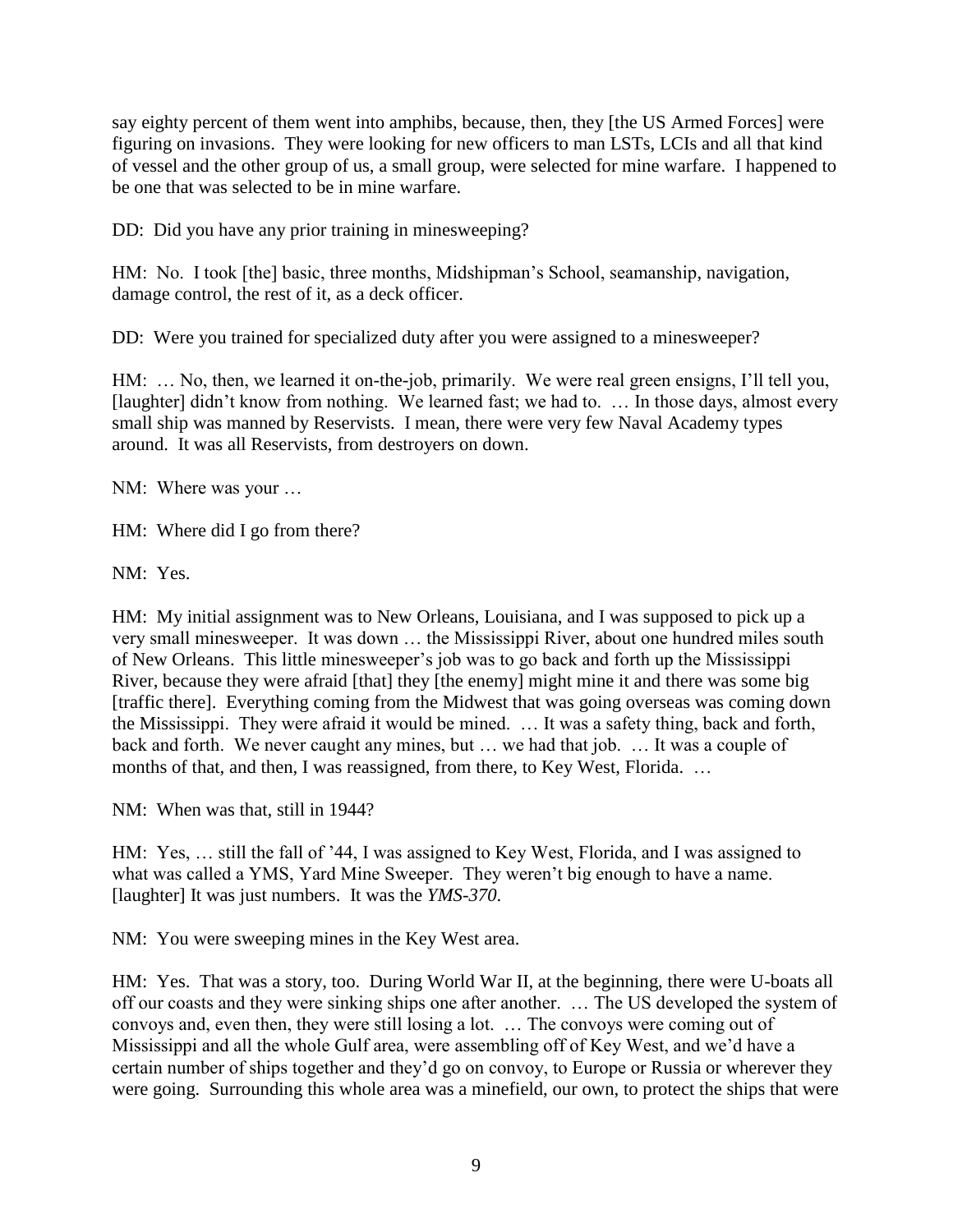there. By the time I went there, … that submarine hazard was pretty much eliminated. So, we cleaned up all the mines that were down [there], that we had put out. … I spent from '44 until spring '45, almost a year, in Key West, doing minesweeping, in and out, … every day and sweeping mines and cleaning them up.

NM: How did you disarm the mines?

HM: … There are three different types of mines. There are acoustic mines. They're based upon the noise of a ship going over them. … They'll be on the bottom; for example, [there is] a ship going over and, after so many passes, they'll be set for so many passes, after so many ships go over, all of a sudden, "Boom," just [from] the noise of the ships' screws and so forth. There are magnetic mines, based on the magnetic field that goes around the ship that could set them off, and then, the others are moored mines, which are contact mines, and they're based on hitting them. They're moored, anchored, just below the surface of the water. Most of what we swept were contact mines. You have special gear onboard. So, you'd go through a minefield and, in echelon formation, have heavy wires streamed off from the ship that would snag the moorings of the mines, and then, the cutter would be on the wire. When it contacted the mine, it would cut the cable, come up to the surface; then, you blow it up. So, it was really a little hazardous, because everybody worried about mines, but … that's your business. As a matter-of-fact, in the British Navy, they considered it hazardous duty, minesweeping. … We didn't get particularly involved [in this], but, in every invasion, minesweepers are always the first ones in, because they'd go in to clean the mines before the other ships could go in to land, and so, a lot of ships of our type had been lost over in the European and Italian invasions.

NM: They were also prime targets, since the landing ships could not come in until the area was swept for mines.

HM: Right, and they were wooden-hulled, because a wooden hull didn't have a big magnetic field for the magnetic mines. … Generally, we could go through what they called degaussing, gear that sets up a certain field of magnetism around the ship to try and reduce the amount of magnetism, [the] magnetic field of it, so [that] it's … more safe than other types of ships. We're getting a little technical for somebody who's not involved [in minesweeping]. …

NM: I think you explained it well for future readers. When did you conclude your minesweeping duties off Key West?

HM: … February or March of '45.

NM: Then, you were reassigned.

HM: … Then, our ship was assigned to the Pacific. … So, we went through the Panama Canal and up the West Coast and across [to] Hawaii, Ulithi and Eniwetok and what have you and on out to the Philippines. We were the smallest [type of] ship to cross the Pacific under its own power. It was wooden-hulled. I'll show you a picture.

NM: Was crossing the Pacific in a ship that small rough?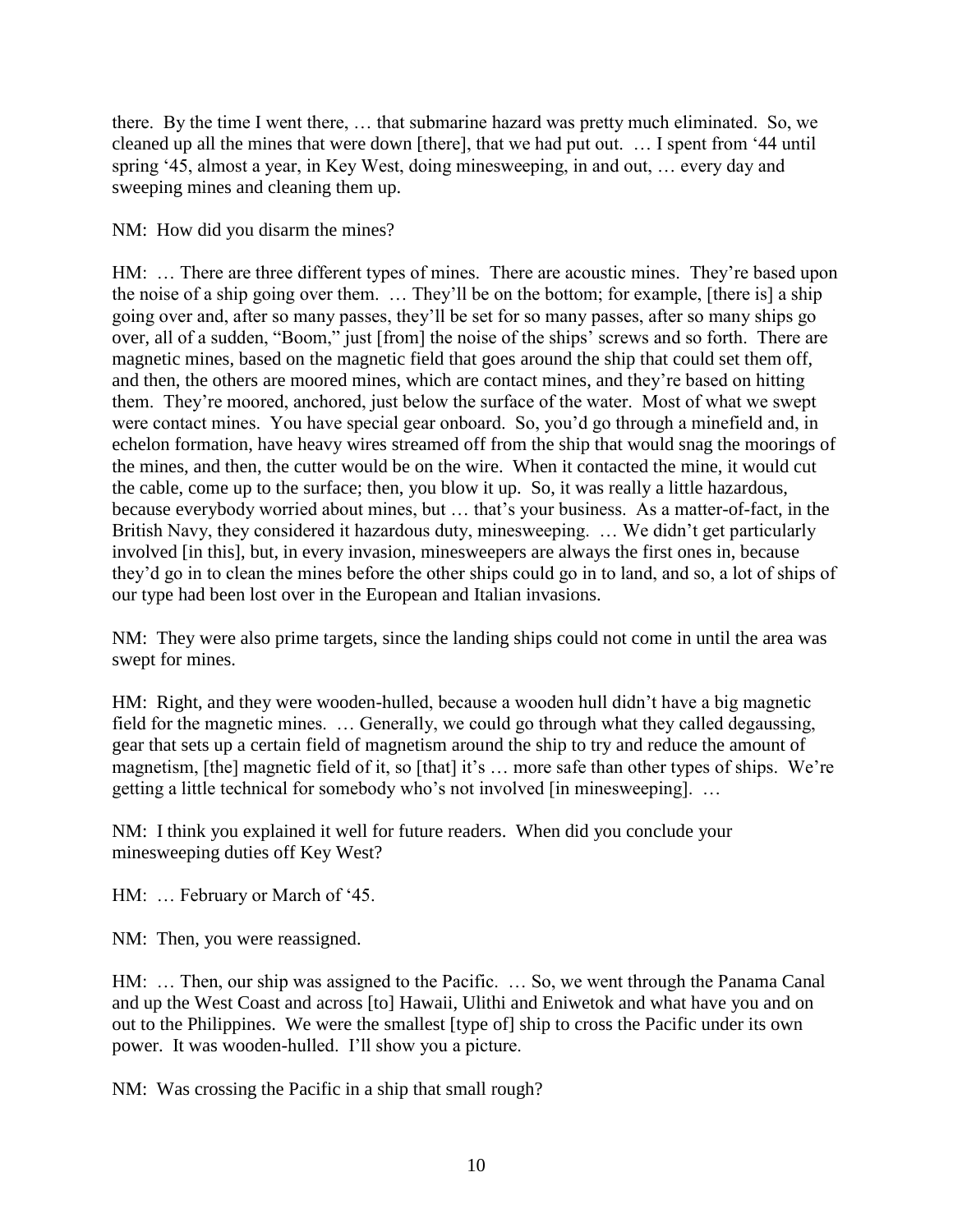HM: … This was the ship. [Editor's Note: Mr. Maxwell is referring to a picture of the *YMS-370* in a book on minesweepers.]

NM: What was the name of your ship?

HM: *YMS-370*.

NM: Did it have a nickname?

HM: No. That was a big crew, thirty men and four officers. Wonder what a mine looks like? There's one. … These are mine swept Japanese and American mines. … They kept score. [laughter]

DD: Mr. Maxwell is referring to a tally of the mines swept by the crew painted on the side of the ship, similar to the tallies painted on the nose of a bomber or a fighter aircraft.

HM: Yes, we kept score [of] how many mines ... we took care of.

NM: What kind of defensive weapons did the minesweeper have?

HM: Big, big deal. We had a three-inch .50 on the bow. … This is interesting; we had four officers aboard, [the] skipper, an exec, who was also the navigator, an engineering officer and the fourth officer, who was everything else. [laughter] I was … gunnery officer, supply officer, communications officer, minesweeping officer; you name it, that was me. [laughter]

NM: A man of many talents.

HM: … When we went out to Hawaii, … we'd never even shot or fired our three-inch .50 caliber gun and they said, "Well, … we're going to have target practice." We said, "We've never even fired this thing," because … we're minesweeping all the time. So, we had to go out and learn how to shoot a three-inch .50 gun and, of course, … [we had] no special gear to keep track of [targeting]. We used to [do] what they called "split the roll." When the ship is going this [and] that way, you try and see when you're going to be, the roll, at just the right angle to get the right trajectory then fire. … It was considered a surface gun and, we also had two twentymillimeters for antiaircraft. We had .50-caliber machine guns for anti aircraft and mine disposal, but we did most of our mine disposal with a rifle, we were more accurate that way than anything else. … We carried I don't know how many depth charges. Since, we were used on convoy duties, too, on occasion. So, we had depth charges onboard. …

NM: You could blow a mine just by shooting it with a rifle.

HM: Yes. If you hit them just right, they'd blow. I don't know whether I've got a picture of one of them blowing or not. No, … there's one on the water. There's one blowing. There's one out in the water; there it is blowing up. [Editor's Note: Mr. Maxwell is again referring to his book on minesweepers.]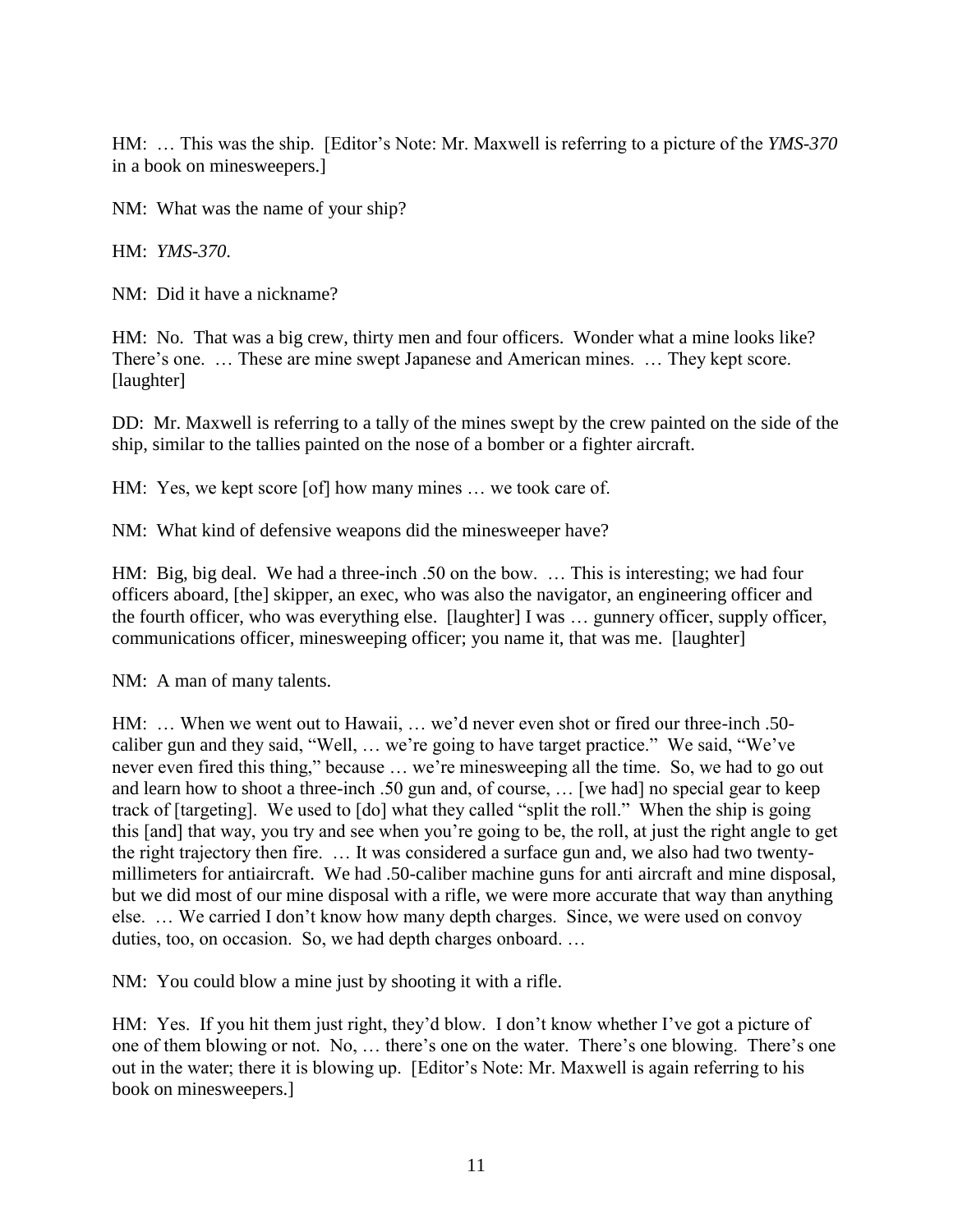NM: Would you use an M-1 rifle or an older rifle?

HM: Springfield.

NM: The 1903 Springfield.

HM: 1903 Springfield. [laughter] We didn't have anything modern. [laughter] I had a .45 we carried on the hip, once in a blue moon.

NM: Where did you sweep for mines in the Pacific?

HM: … Here, I've got a synopsis of it. … [From] Miami, Florida, we went by Key West, through the Panama Canal to Corinto, Nicaragua; Manzanillo, Mexico, then, we went to San Diego. [From] San Diego, we went to Honolulu. That was another good deal. … We had three days in Hawaii and I was the supply officer, gunnery officer, communications officer. I spent the whole time getting supplies onboard, getting ammunition onboard, getting all the communications and … encryption devices that we needed for the Pacific, which was different from the Atlantic. So, I didn't see much of Hawaii. [laughter] Then, we went from there to Johnson Island, from there to Eniwetok, to Ulithi, … Tacloban in Leyte, and then, … Lamon Bay in Luzon, in the Philippines. Where we did a lot of sweeping. … These were just stops en route. We were … assigned [as] an escort for two tugs that had barges in tow going across the Pacific. We would go on one engine this day and another engine the next day and go around and around and around. They [the tugs] were towing barges, at about six knots. It is the most boring thing, going all the way across the Pacific like that, calm, no signs of anything. … So, it was a long, slow trip getting to the Philippines. We got in the Philippines, … then, we were assigned to cleaning up a lot of the minefields around in the Philippines, in Leyte and in Lamon Bay, … which is up near Luzon in the Philippines.

NM: At this time, did you have a feeling that the war in the Pacific was winding down or were you anticipating an invasion of Japan?

HM: Yes, yes. … If like anybody who had been over there at that time, you realized … that it was just set [for an invasion]. The Philippines were just like England was before the invasion of Europe. It was full of everything they needed for the invasion of Japan. A lot of these islands that they captured en route to Japan were for airplanes and various other things to use as landing places to go to Japan. … There was no indication that we had that it was going to be anything but, even though by the time we got to the Philippines, most of the shooting was over in the Philippines, but we had to clean up the mess. … We were sitting there in this little place off the Philippines and we got word, by radio, that … the Japs had declared [their] surrender and … that was the first time we … broke out the beer and gave everybody [a drink]. We're never allowed to have liquor onboard the Navy ships. Of course, the British "Limey" Navy, all had their grog and what have you, it was standard practice, which we didn't [have]. … We had beer in storage and we would take beach parties and go over [to an island] and have a party, every once in a while. ... An interesting experience I had; ... I don't know whether you noticed from looking at the crew book, we had thirty sailors [and] one black man out of the thirty sailors. … He was our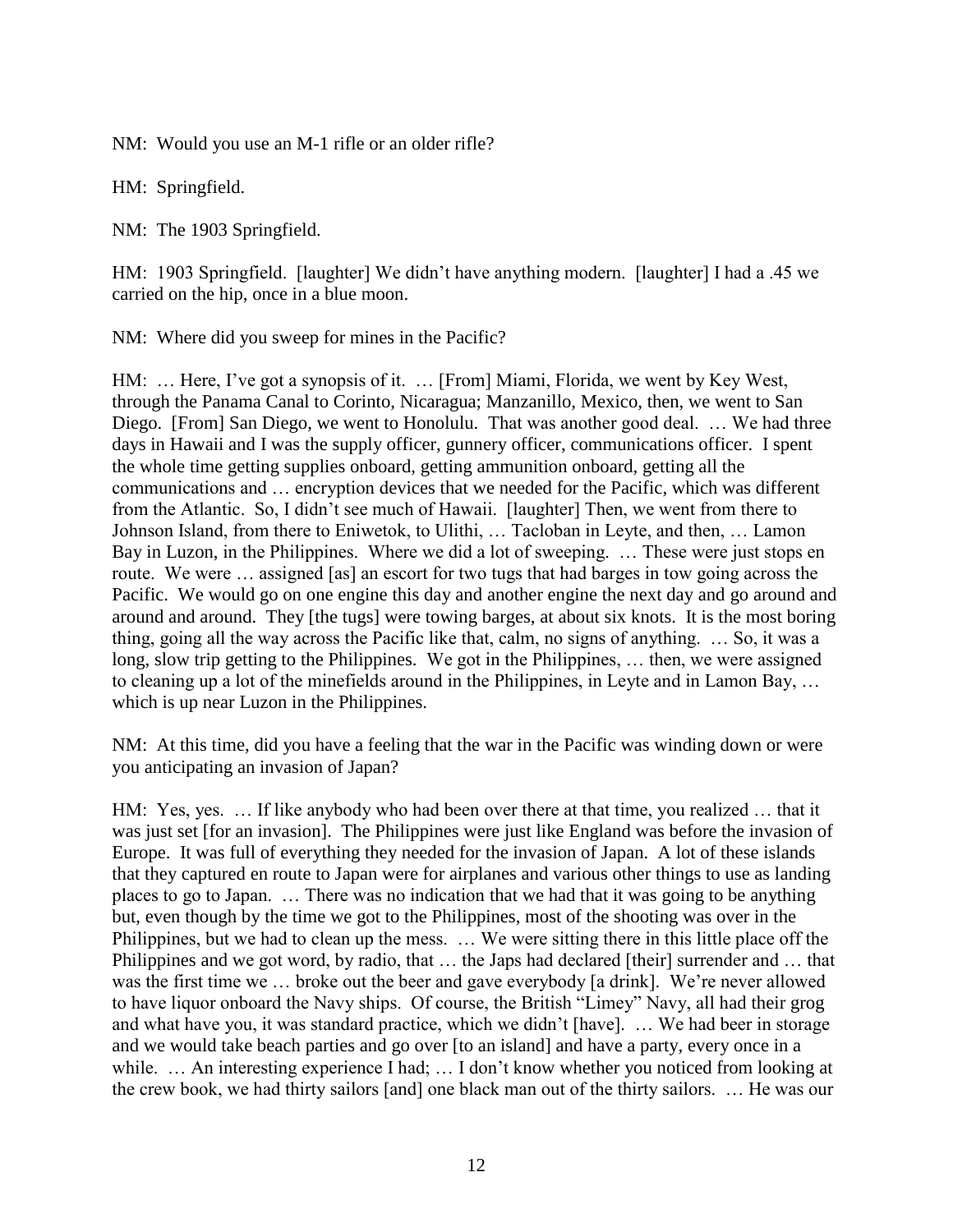steward's mate. It was his job to look after the four officers, although, he had other duties, too. … He was the hot shell man on the guns and he did other things, too, … in the case of an emergency or ship's quarters. … His job, when we were in a minefield, was up in the bow as lookout. … Our skipper had been on the invasion of Italy earlier, and then, came over to be our skipper on our ship. He said, when he came aboard, "We're never going to be leading anybody first." Guess what? Every time the opportunity came up, we were number one. [laughter] So, we were in minefields and we didn't know what was there, in the Philippines. … It would be just like plowing a field. You go down here, and then, you go back up and each ship has their gear strung out like this. The next ship is in the area that's swept in front of him, and then, that one [sweeps out further]. It would be about four ships in a row. So, the first ship through is never protected, but, from there on, you're following where everybody else has been. So, when you sweep one, the ship behind you would usually destroy the mines that are swept from [your ship] and so forth, going back. … We had Penick, his name was, [the] black steward's mate; his job would be as the bow lookout, to look down and tell if he could see if it was a mine. He got up there this one day and he says, "M-m-m-mine." [laughter] By the time he got it out, the mine was already under the ship and hit the gear in the stern of the ship, lifted the ship up, like this, but it just carried our gear away, fortunately. [laughter] He never could quite get it out … fast enough to keep us from hitting the mine, but it was deep enough, since our ship was shallow draft and went over it, but it caught our gear and we lost the gear that held the wires and so forth, down aft of the ship, but that was … comical. It wouldn't have been comical if …

DD: If it had gone off.

HM: It would be god-awful, but it so happened [that it did not]. [laughter]

NM: You did not learn about the atomic bombs when they were first dropped. You only found out about them after the Japanese surrendered.

HM: No, it was after the surrender. …

NM: Your crew did not know what was happening, then, all of a sudden, Japan surrenders.

HM: We were out in this little place, it was four, three, four minesweepers out there, working in this isolated bay in the Philippines. We didn't know anything except … for this radio message that they'd surrendered.

DD: What was the general atmosphere on the ship like? Were the men tense, knowing that they could hit a mine?

HM: No, I don't think so. I think it was businesslike. We knew our business. We'd done a good job. We knew how to [do it]. We'd swept mines and we knew how to handle it. When we were in a minefield, for example, you were never allowed under an overhead, so [that] if you hit a mine, you wouldn't be blown into the overhead. … Here it was, 110 degrees, we wore life preservers and helmets and all kinds of gear and … sweated like the devil, but it was a very businesslike job. … If there had been an invasion of Japan, again, like I said earlier, we would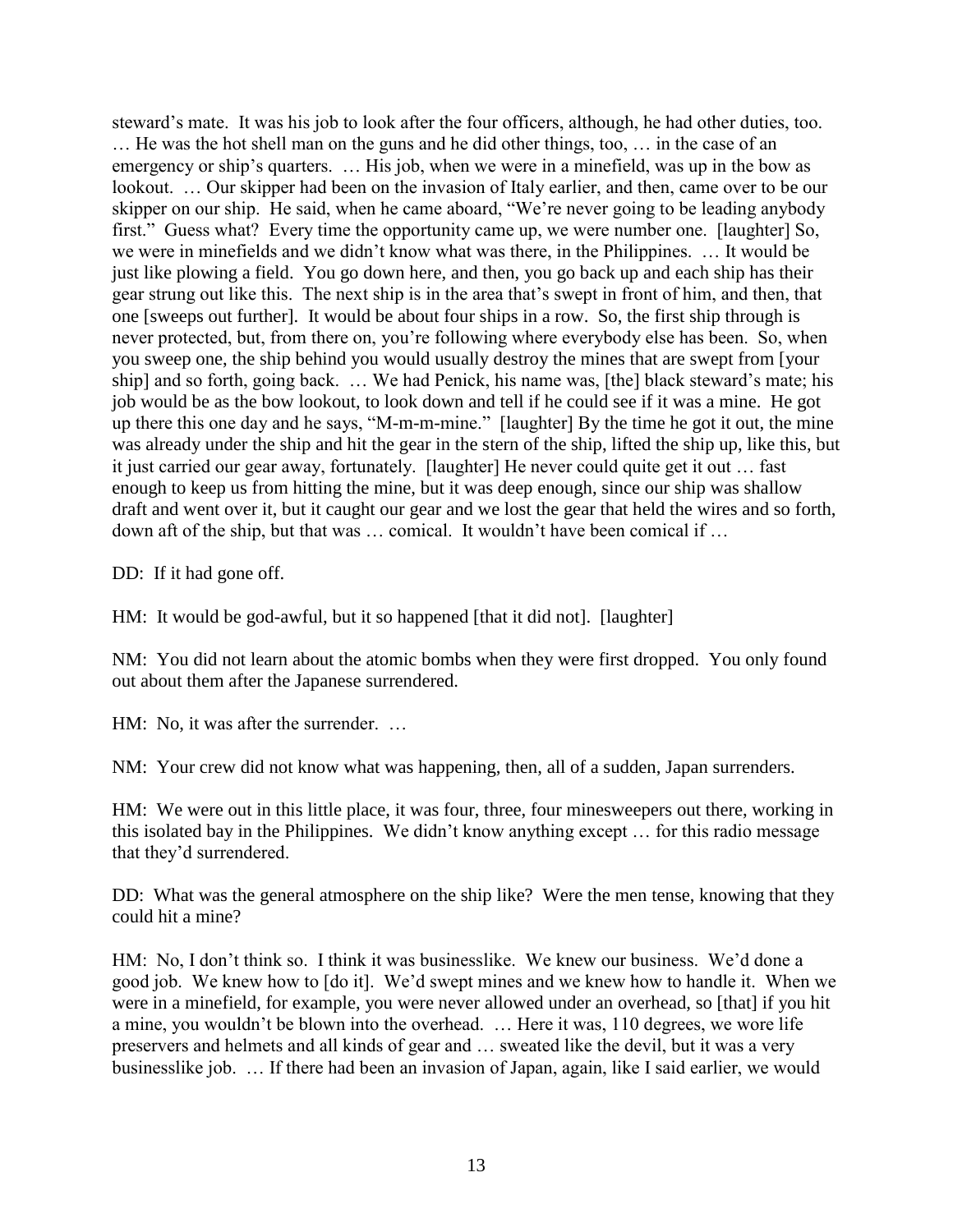have been the lead people, because minesweepers are always the first ones in the invasion and there would have been a lot of dead ducks there.

NM: After the war ended, you went to Korea and China.

HM: Yes, yes.

NM: Did you continue your minesweeping duties?

HM: Our job wasn't done, because there still were mines all over the place, and so, after we got the word, … after we finished the job in the Philippines, we were sent up to Korea, but, en route, we … were in the huge typhoon off Okinawa. … I will show you some pictures of that. … This was in the typhoon off Okinawa. We'd get down in the trough [of a wave] and all you'd see is waves, up above you and below you. It was coming over our [deck]. This was a destroyer escort. Our ship was a third that size. We were bobbing around like corks and it's interesting, too, that … in the typhoon off Okinawa, there were eleven ships of our type sunk in the typhoon. They were anchored, not at sea like we were. …

--------------------------------------END OF TAPE ONE, SIDE ONE--------------------------------------

HM: … [This book is] a history of the war, various YMSs and what happened to them, and eleven of them were lost in that hurricane off of Okinawa and that was after World War II; I mean, it was after the war was over. It was a terrific typhoon. … Fortunately, we were at sea and the biggest ship with us was this destroyer escort and there was four or five, YMSs with this one. I know, you can barely see the YMS there.

DD: That was probably a tough time for such a small ship with a shallow draft.

HM: Well, we took rolls up to seventy degrees. Water was coming completely over the ship. Fortunately, there was, … from the forward cabin area you had to … go out on the open deck to go down in the engine room. We had lifelines strung from the cabin quarters, … here, along the deck to the engine room, so that they could hang on to go back and forth from bow to stern. That's another story about my friend Penick. When we were in that typhoon, it was about three days long. … Some of the guys went down and slept in their bunks. He was up on the chart table in the navigation cabin, with his helmet on and his life preserver on. [laughter] I said, "Pinick, why don't you go down below?" He said, "No, sir, I'm going to stay up here on this chart table. I feel better here," [laughter] but nobody slept or ate for three days. That was on our way to Inchon, Korea. … It was called Jinsen, then. Inchon is where MacArthur landed in the Korean War, but it was called Jinsen when we went there. That's an interesting port, too. … The tide is something like forty or fifty feet, so [that] you can only go in on a high tide and MacArthur had to time it, like we did, too, when we were going in, in and out. So, we were there for a while, and then, they sent us from there over to … Tsingtao, China. Tsingtao, China, is not far from Korea, across [the] Yellow Sea there. … Tsingtao was a city that had been a German city. It was a German resort. Literally, you looked at this hillside and all the houses looked like they're a German village, but it was … all Jap occupied. … The Japs were occupying it yet, but the Chinese Communists were in the hillsides all around it. They were trying to take this city;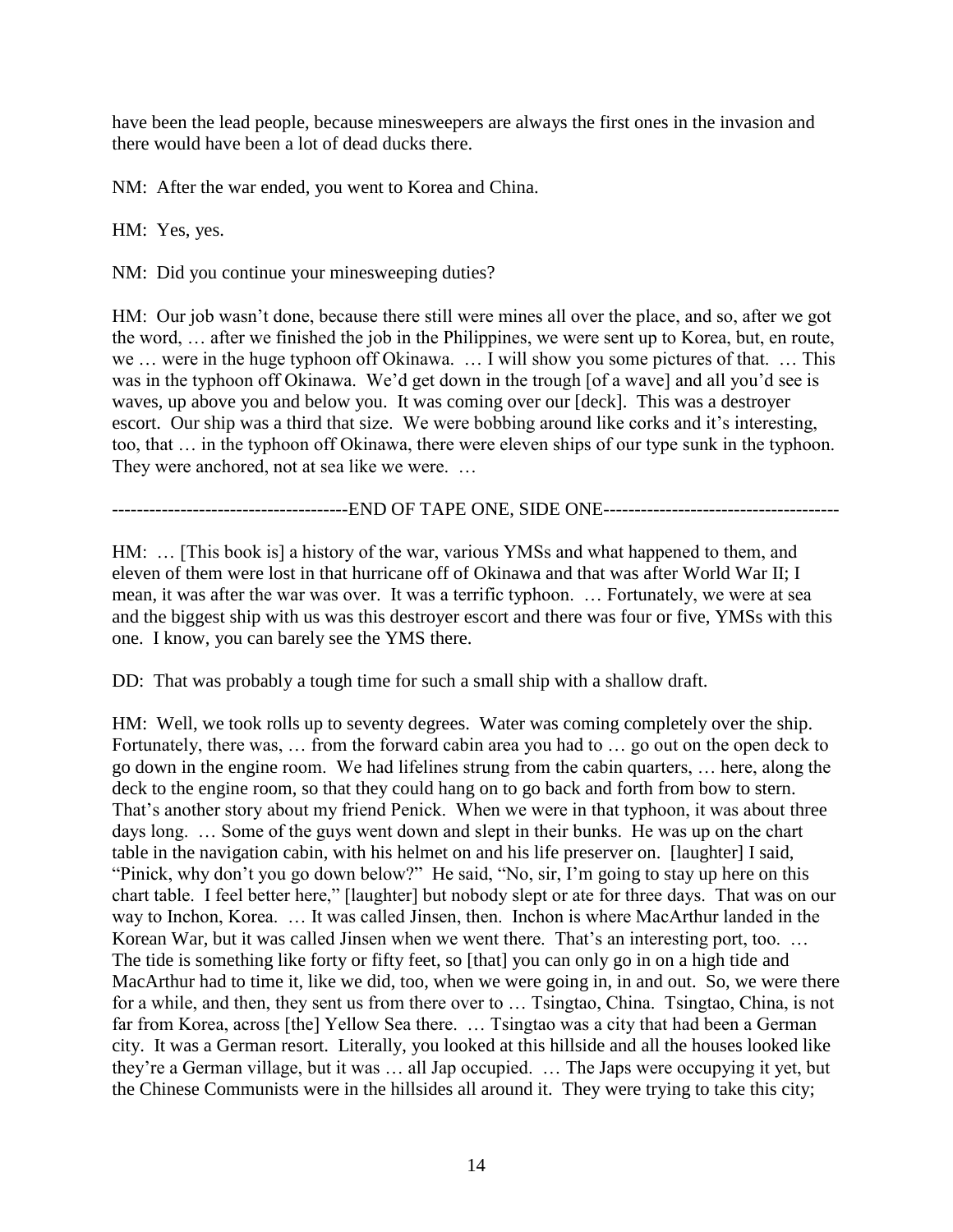the Japs were trying to hold off, so [that] they could surrender to the Americans. … Lo and behold, we spent three days … minesweeping in this little area, and then, we decided, "Well, we'll go in, see what's in the harbor." So, we went in the harbor and, lo and behold, ... there was a Jap cruiser sitting there. … He was sitting there in this little entryway. … Nobody even knew what was there and he was waiting to surrender to the Americans. … Here they are, manning the guns, and we're on this little peashooter of ours [laughter] and we were not as far as from here to the other end of your house [Bishop House]; probably, it was that close. We didn't know whether they were going to shoot at us or not. They didn't, they held on, but it wasn't proper protocol for them to surrender to this little YMS. So, we had to call back … to Inchon and they sent an American cruiser over to accept the surrender from this Japanese cruiser.

NM: Was this in late August?

HM: This was … September of '45. …

NM: Did the Navy warn you that a situation like this might arise?

HM: We didn't even know it was there. Nobody knew it was there.

NM: Did they warn you that Japanese units might be holding out to surrender to Americans?

HM: I don't know. I wasn't the skipper. Maybe they ... advised our skipper of that, but we ... weren't aware of it. It was just a surprise to everybody. Here they are and they want to surrender. It wasn't proper protocol, so, we called up and had a cruiser come over and accept the surrender of the Jap cruiser. Then, we went back, from there, to Pusan, Korea, which is on the east coast of Korea, and we spent about two months cleaning minefields there. They were American mines that had been dropped by our B-29s and they were … magnetic and acoustic and contact mines. So, it was pretty tricky business.

DD: Would you say that the Americans mines caused you the most trouble?

HM: Not really, because … we knew that there were mines there, but nobody knew exactly where, because it's just like dropping bombs. They don't know exactly where they landed. So, we had to go back and forth, day in and day out, and sweep mines out there. … While we were there, they expatriated all the Japs that were in Korea [at] that time, through Pusan, and were sent back to Japan. Our ship's cook made out like a bandit. They had our Marines monitoring these guys on the dock while they're shipping the Japs back. They were taking away all the contraband that they were taking home with them, stacking it up on the dock. Well, they, the Marines, didn't have a ship's cook and all the food [was] there, so, our cook was looking out for the Marine guards. He was taking pretty good care of [them]. They took pretty good care of him, too, with all kinds of little knickknacks, [laughter] but it was an interesting experience. ... Korea was an entirely different [country], then, than it was later on, too. They still had the little, old men with their tall hats and so forth. It was a very backward country. From there, … we were sent down to Shanghai, China. We were cleaning up mines off of … Shanghai.

NM: Was this still in 1945?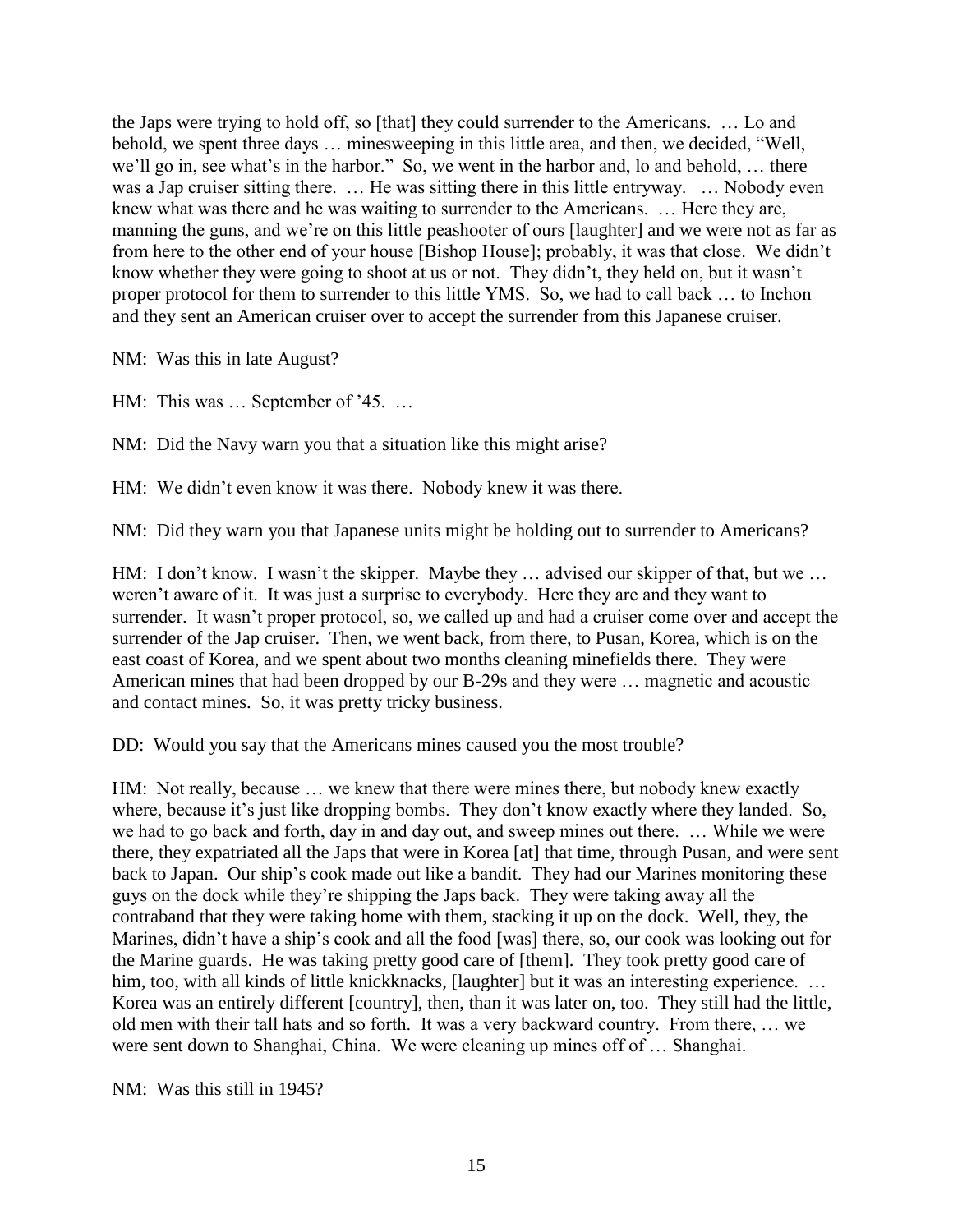HM: This is still Fall '45 and we swept … the Yangtze River in and the Huangpu River in Shanghai. We had an interesting experience there, too. We were there for several months in Shanghai and, since I had sung in the Glee Club at Rutgers and sung at church choirs [in] a number of places, the Anglican cathedral in Shanghai passed word to the American Navy, requesting, … "Anybody that'd like to join our choir for the Christmas season, they'd be glad to have you join them." So, I went over and I sang with the cathedral choir. ... That was a good introduction, because we got to meet all the British people that were over there and they were very hospitable to us. So, it was a good experience. We spent several months in Shanghai. As a matter-of-fact, that's where I came home from, Shanghai. My orders back to the States … arrived when I was in Shanghai. I was anxious to get back, anyhow. … Everybody had a certain time. [If] you had so much time and duty, you earned so many points; when you had so many points, you could go home and I had earned the points and then some. … My wife, Gladys, at the time, was a senior at NJC and she was hoping I'd get back for her Senior Ball. Well, I … got back … from Shanghai, through Japan and back to the West Coast of the United States just as a railroad strike hit the West Coast. … They weren't running trains. … So, I had to sit there for a week, in San Francisco, waiting … to get my train coming back. Of course, there were no planes then, in those days. So, I got back the day before her … Senior Prom. So, I made it. … As a matter-of-fact, I got back, the day before Memorial Day 1946.

NM: You were discharged in New York in July 1947.

HM: No, '46, '46, yes, and then, I went back to college that fall and, since I was hot to trot, I got married in the middle of my senior year. My wife, my fiancée at the time, got the highest paying job as a teacher out of NJC, fifteen hundred dollars a year. She was teaching in Scotch Plains. She was teaching and I was back in school, on the GI Bill, and so, we got married on December 21, 1946.

NM: Did you have to re-enroll at Rutgers?

HM: Yes, yes.

NM: You re-enrolled that summer.

HM: Re-enrolled in Rutgers. I could have gone back to Cornell, if I wanted to, but I chose to go to Rutgers.

DD: The GI Bill paid for Rutgers after that.

HM: Yes. So, really, ... I got by with a very cheap education, because, by being an Aggie and I was a commuter, my first couple of years were fairly reasonable. My dad had to pay [then]. Then, I got one year in the Navy, and then, I came back and was on the GI Bill. … I wasn't sure just how many credits I had, and so, I was taking courses that I needed to take, I thought I was a junior, and then, the assistant dean who was in charge of the program at the College of Agriculture called me in one day. He said, "You're not a junior." "You've got all your credits from Cornell, and you've got more than enough credits to graduate this year." … Since I was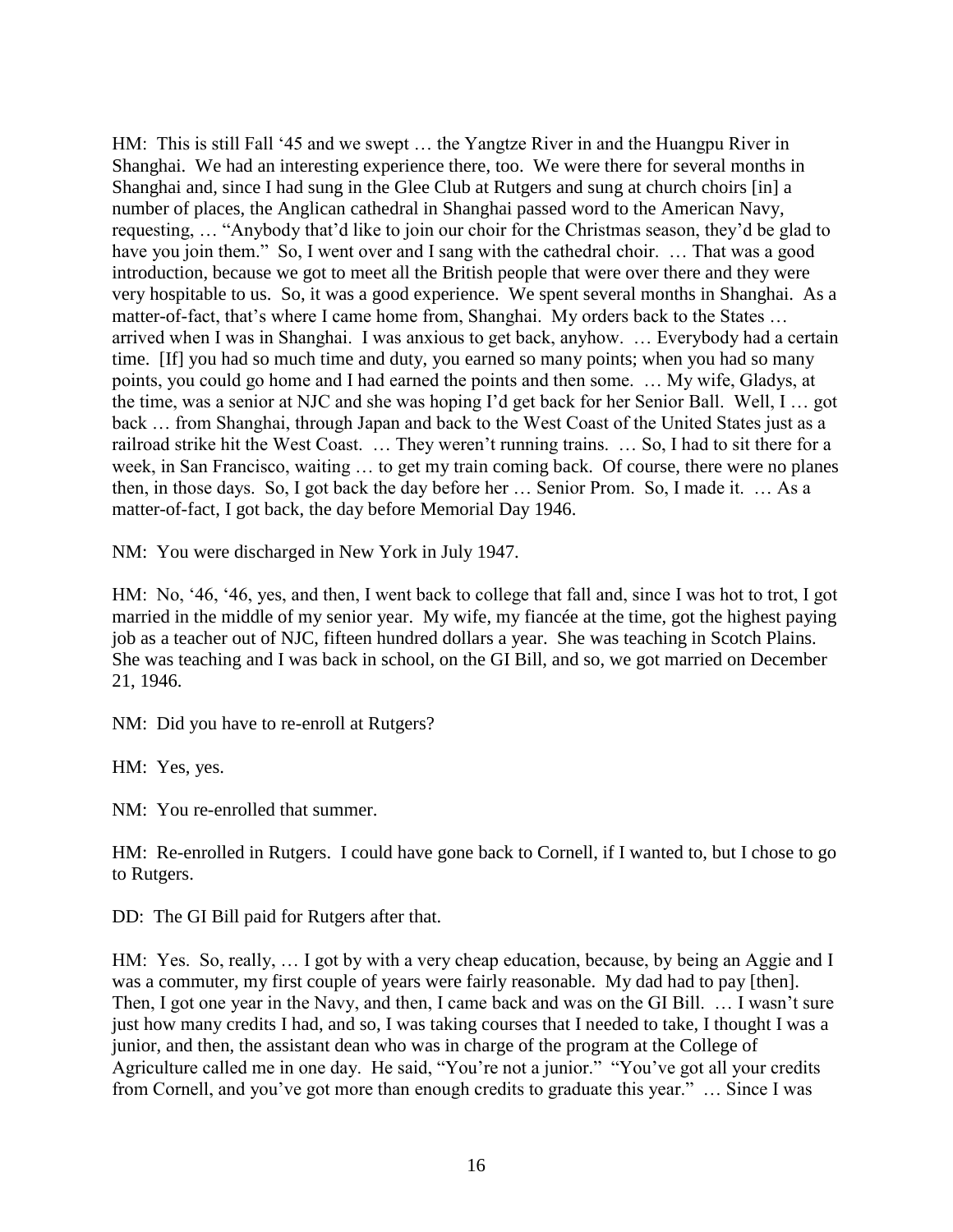already married then, I was going to be a man of the world. I said, "I'm going to go out and get [to work]." I got my degree and I said that was it.

DD: What was it like to return to campus after so long?

HM: I don't know, it was a little difficult at first. For one thing, some of the subjects, you have to have your basic courses to lead up to your advanced courses, and, if you've been away from them for several years, trying to get back into the groove of what you needed and so forth was not easy, but I did very well. I think I had a little incentive. … I think most GIs that came back were better students than a lot of the kids that were there then. They were motivated, they were more mature and they knew what they're going to do.

NM: Did you notice if there were many veterans, like yourself, returning on the GI Bill?

HM: Oh, yes. … That's when Rutgers grew like Topsy and this was all over the country. It wasn't just Rutgers, [it was] every school in the country. This was the best thing for this country, the GI Bill, because all sorts of kids that could never have afforded to go to college got to go to college on the GI Bill and a lot of your top engineers and scientists and you name it, in whatever field, got [the] benefits of an education under the GI Bill. I only got one year out of it. Some of them got five or six. I could have gotten more. I should have, if I had enough sense to do it at the time, but I didn't.

DD: During that year, did you notice anything about the relationship between the veterans and the kids just out of high school?

HM: There wasn't much [of a] relationship. Generally, the veterans were more mature and ... a lot of them are married. ... I don't know whether you're aware of it, but they had a whole big development on the other side of the river, with trailers that these guys were living in with their wives. … Yes, that was a new thing to Rutgers. Of course, when I went to Rutgers originally, there was only, what? less than two thousand students in the school, versus [the] fifty thousand you've got now. It was a totally different ballgame.

DD: Today, married student housing is fairly common.

HM: Yes, but it wasn't then. … That's when it started, because of the GI Bill. We all came back and many were married. They wanted a place to stay, wanted an education. They'd do whatever they could.

NM: You were in the Reserve after the war.

HM: What happened was, I didn't get called back for Korea, but I felt an obligation, so, I went back in the Reserve. I was out for a couple of years and I went back in the Reserve when the Korean War started and I thought I was going to be called back, because minesweepers were needed over there, fortunately I didn't and I … became a training officer in the surface division up in Huntington, Long Island.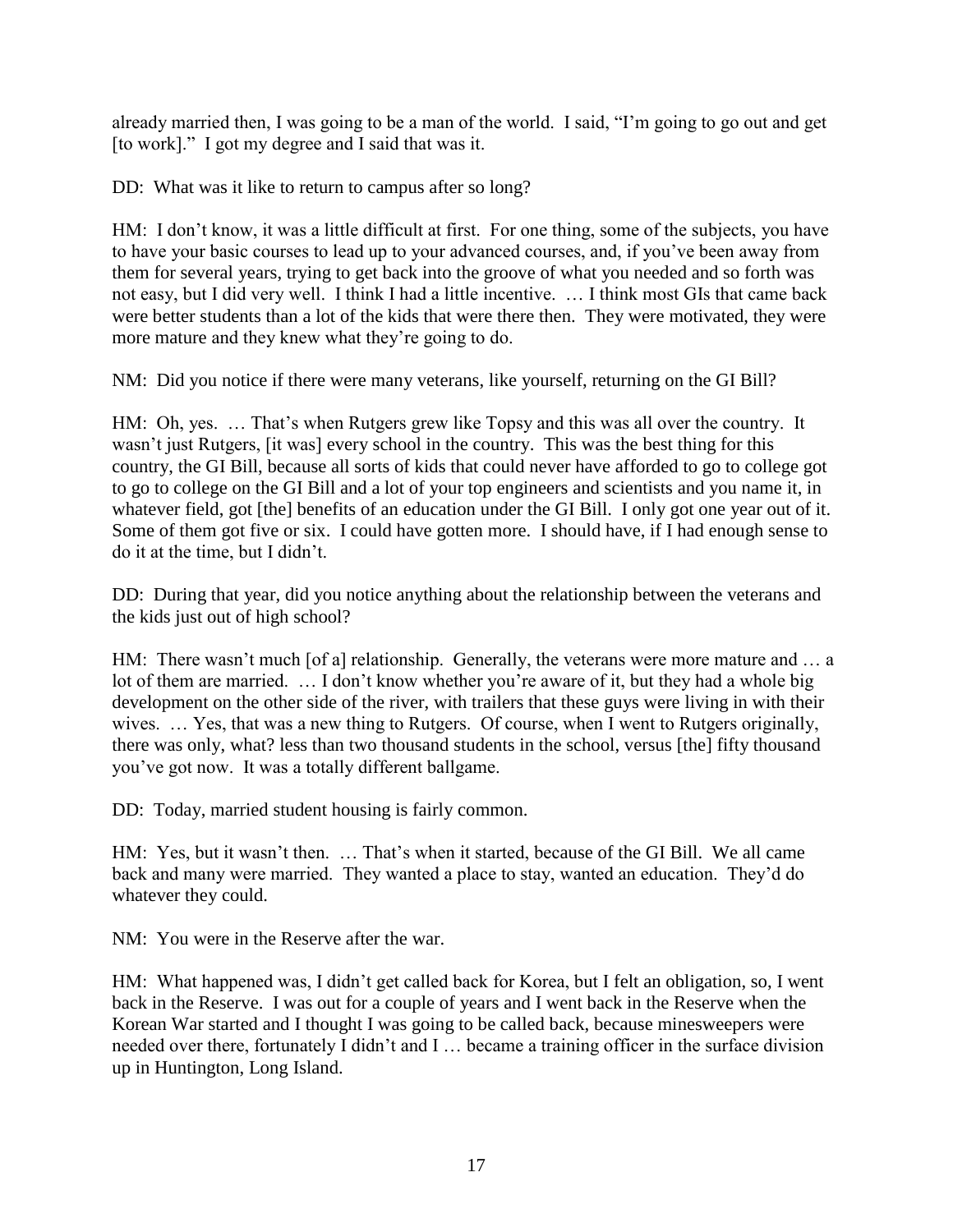DD: You trained men for duty on minesweepers.

HM: … No, we were training all rates. We were taking kids out of high school and putting them in training. We were sending them over to Korea, all these kids, … just Reservists. … So, I came back as a JG [lieutenant, junior grade], became a lieutenant and a lieutenant commander from the Reserve. As a matter-of-fact, today, I get a pension, because … I finished twenty years in the Reserve, stayed in. It's a good supplement to my other income.

NM: How many years did you stay in the Reserve?

HM: Twenty years.

DD: When Korea broke out, how did you feel about your chances of being called up?

HM: I thought it was a pretty good likelihood, but I had two kids at the time.

NM: Were you worried about having to go back?

HM: I wasn't particularly anxious, [laughter] but I figured I was likely, I mean, whether or not I had gotten back in the Reserve on a pay status. They were calling up Reservists all the time, just like they are today, only not to the same extent. I mean, they weren't sending them overseas ... to the same extent that they do today, I don't think.

NM: Was that your full-time job?

HM: No, I was a "weekend warrior." As a matter-of-fact, it was ... one drill a week, one night a week, and then, two weeks on active duty.

NM: You lived in New Jersey. Where was this?

HM: This was on Long Island, primarily.

NM: You commuted to Long Island on the weekends.

HM: Well, no, no. When I graduated from Rutgers, my first job out of college was as a 4-H Club agent in Somerset County. So, I was … really on the faculty of Rutgers, as such. I spent a couple of years doing that, but … that wasn't my real cup of tea. So, I became the agronomist for a big truck farm. That was my specialty, agronomy, the study of soils, … and so, I was an agronomist. I was in charge of all the fertilizer, liming programs, insect control, disease control, what have you, for a truck farm with about two thousand acres of vegetables. … Originally, it was in Morrisville, Pennsylvania. Then, they sold that farm to US Steel and that's now the Fairless Works of the US Steel. … The family that owned the farm bought another farm in Maryland, on the Eastern Shore. So, I went down there with them for a while and … my wife in particular couldn't stand that rural living, where all they had was tenant farmers around there and the people that owned the farms lived someplace else. There was no social life, no nothing.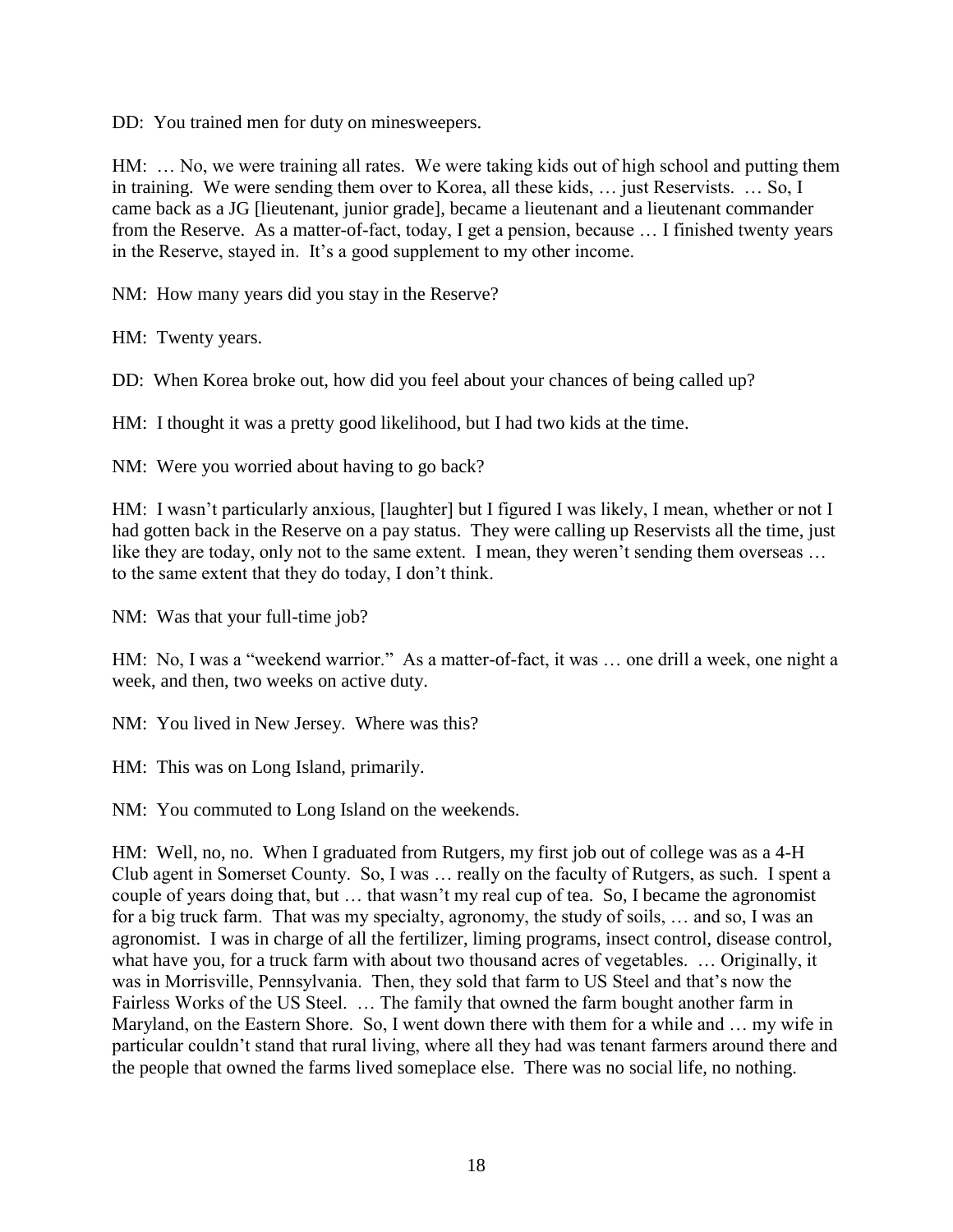NM: Was your wife still teaching?

HM: No. … By that time, when I went to the farm, she gave up her teaching. She taught in Scotch Plains for a year, and then, she taught in Franklin Township for a year-and-a-half, and then, up in the mountains, Martinsville, for about a year or so, while I was in the 4-H agent. … Then, when I went to the farm, she came with me. … By that time, we were trying to get her pregnant and we finally succeeded when we were down in Maryland. Then, I was down there for about a year-and-a-half, on [the] Eastern Shore of Maryland, Galena, Maryland. Then, I got a job with a fertilizer company up in Long Island, as a sales representative. I was up there for seven years.

NM: Were you still in the Reserve?

HM: No, I wasn't in the Active Reserve when I was down there. It was when we went back up to Long Island that I became active in the Reserve. … [I] joined back up when I was up there, because that's when Korea came along and I figured, "I might be called back." So, I joined the Reserve. … Our oldest son was born just before we left Maryland; number two son was born right after we got up … to Long Island. We lived in Northport, Long Island. I don't know whether you know where that is? Huntington Township, about forty miles out on the north shore of Long Island, and then, our oldest daughter, was born up there. Then, after I was there for about six, seven years, there were more houses than there were farms left on Long Island to try to sell fertilizer and insecticides to. So, I got a job with a company selling insecticides. I was still in the agricultural field, selling insecticides, but it was a New York and New England territory, so, I still lived in Long Island for a while. … Then, I was called by my headquarters down there to manage the division in West Norfolk, Virginia, which is part of Portsmouth, and I've been there ever since.

NM: As I can tell from your Virginia license plates.

HM: … When I transferred to Virginia, I transferred to another Reserve unit down there and stayed active down there. I was in what they called the Military Sea Transportation Service, Reserve. My billet, if I'd been called back, would have been commanding officer of the troops embarked on a troopship. … They had civilian crews manning the ships to carry these [soldiers overseas]. They were Civil Service employees, but … you couldn't have Civil Service employees giving directions to the people in the service, so, they had to have a minimal staff of Navy onboard to be responsible for the military end of it, to relate to the troops embarked. So, I had a couple of cruises with them.

NM: Did you expect all of your children to go to college?

HM: … Yes.

NM: Can you tell us about your family?

HM: Well, my wife was a college graduate, I'm a college graduate, we assumed that, ... if they had it with them, that they would be going to college. So, they all took their academic courses in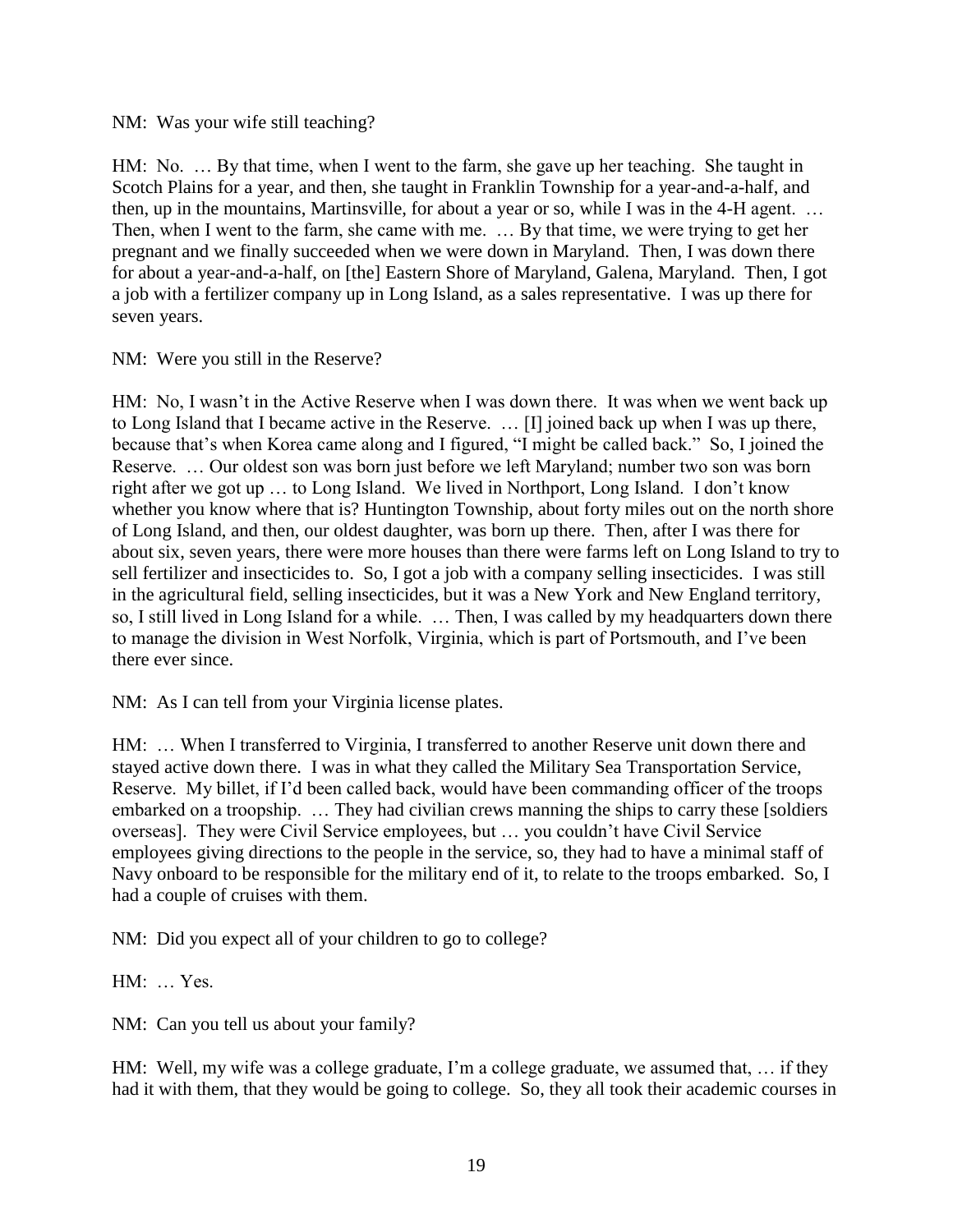high school and my two oldest sons both graduated from the University of Virginia, one in the School of Architecture, one in liberal arts. … My two daughters both went to Connecticut College in New London. … It's a private school … right across the street from the Coast Guard Academy. That was a joke, too. My oldest daughter went to what had been an all-women's college that became co-ed two years before she went there. … When she came home … for her Christmas holiday she said, "[They are a] funny sort of guys we've got there in Connecticut College." [laughter] She said, "Of course, how many young guys would go to a women's college?" … Initially, there were some funny ones that went there. I said, "What's the matter with the Coasties?" The Coast Guard Academy was right across the street. She said, "They shave their heads and," … "they're bears when they're turned loose on the weekends," [laughter] but she managed to work it out all right. … Then, she got her Master's from SUNY-Binghamton. She married an Episcopal priest and … he has a church up in Binghamton, New York, and she got her Master's up there and she now teaches in a parochial high school. … My youngest daughter graduated from Connecticut College. She worked for Price-Waterhouse for a couple of years, and then, got her MBA from Wharton School. She worked for American Express for about ten years, and then, she became pregnant. … After the second child was born, she worked out a deal, initially, with American Express, where she and another girl that she'd trained would share a job, three days here and three days there. … They both have children, but, then, the efficiency experts came along and said, … "We've got too many people on the staff," even though they worked it out. So, they said, "Well, either you're going to take retirement or work full-time." By that time, … the second child was getting to be a little bit of a problem and she said, "Well, I think I'd rather stay home and take care of [the] kids." So, they paid her off for a year's pay and she took it. She now lives in … Moorestown, New Jersey. She was up in Millburn at the time. Now, she has two kids, ten and eight. My oldest daughter has three boys, twenty, nineteen and thirteen. The twenty-year-old just graduated from Florida State. He was in the, I don't know whether you're familiar with that International Baccalaureate Program.

# DD: Vaguely.

HM: What it is [is], it just so happened, when they were in Binghamton, Binghamton High School offered that program, which is a much ... intense and accelerated, so that they're taking real advanced programs. When they went to Florida, … her husband was transferred to a parish in West Palm Beach and the two boys went in the same sort of a program down there. So, when they graduated, they have the [credit] equivalent of a sophomore in college. So, he graduated in three years from Florida State and his brother is in the University of Florida, the same thing. My oldest son … didn't have any children, but he has an adopted daughter, who's now a high school senior, and my number two son has two children, fifteen and thirteen, a girl and a boy. So, we have four children and eight grandchildren.

DD: We are almost out of questions.

HM: Getting pretty close.

DD: What is it like for you to come back to campus after all these years?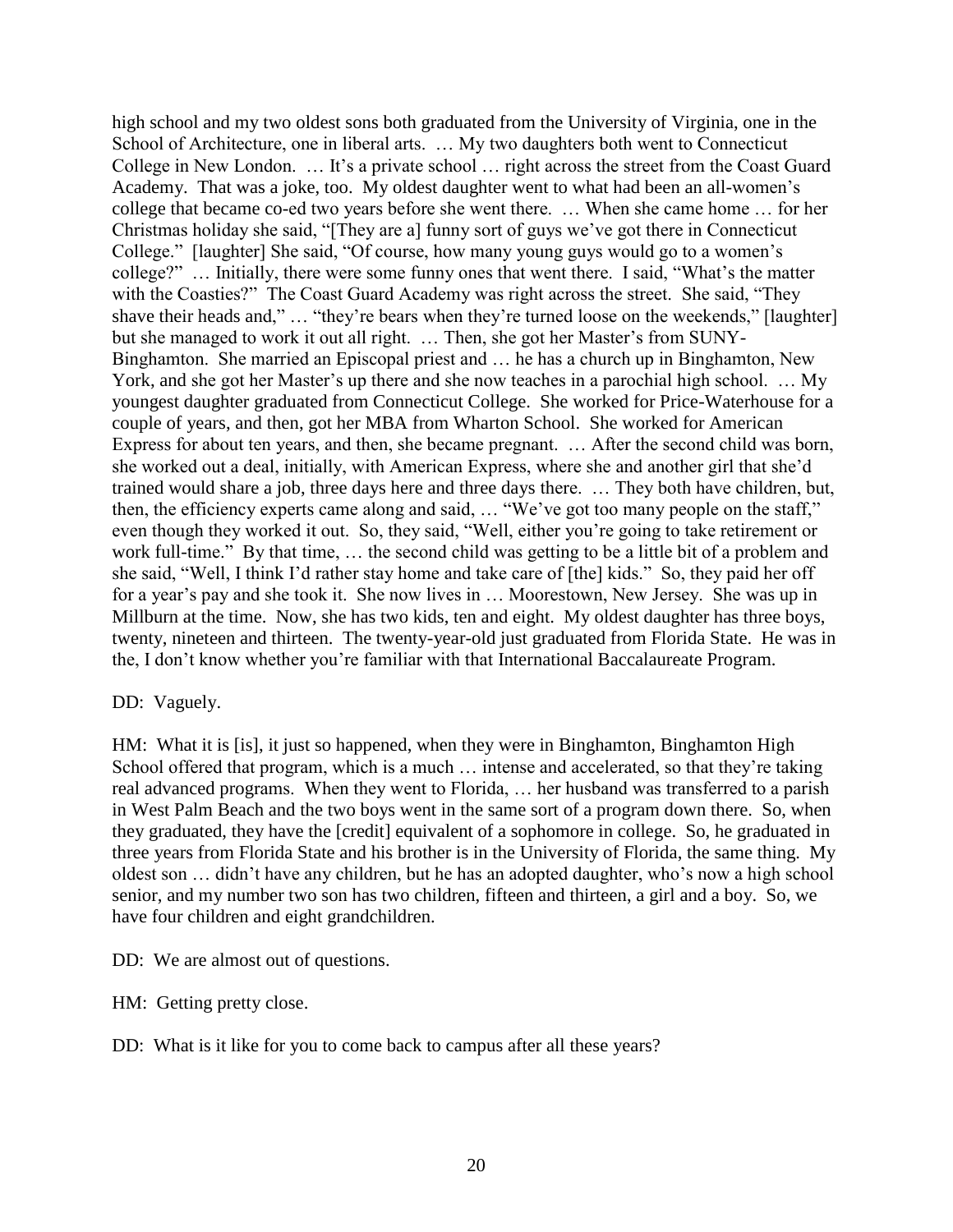HM: It doesn't seem like the same place, [laughter] anything but. It was a small, little school, … friendly, small classes. I think … it was especially true when I went back after [the war] for my senior year. There'd be five or six people in a course and I can remember one course in particular; [it] was a course in poultry pathology, which is a weird sort of a thing to be taking. … I don't know whether you realize it, but there's a book that thick of diseases of chickens. It could drive you crazy. So, we're taking this course in poultry pathology with one of the best men in the country, [who] was over at Rutgers in the College of Agriculture, and here I was, trying [to] figure out, "How can you study all these diseases and go in there and take an exam?" … It was a book that thick, [three inches], and we go in there all set to take the exam and the professor says, … "If I've been teaching you all year and if I don't know what you know, … I should hang up as a professor." He said, "There isn't any exam." [laughter] It was only six of us in the class, but, to me, that was the typical thing back then, when you went back, because there were not many advanced students going back.

DD: The smallest class you would have now is perhaps fifteen in a seminar

HM: Yes, and it's small classes and individual instructors and so forth, … totally different thing. I don't know, frankly, that I'd send my kids to a big, huge university again. I think they need the … interaction they could get in a small school. Even UVA is twenty thousand.

DD: I visited UVA.

HM: Have you visited [there]?

DD: When I was looking at schools, it was one of the schools I looked at.

HM: It's a good school. It's the best in Virginia, that and William and Mary, both state schools.

DD: In spite of its size, UVA manages to maintain that small school feel.

HM: It does. Yes, "Mr. Jefferson's University," they're very proud of that and Mr. Jefferson's home, Monticello, is up on the hill, looking down on it. It's a different feel there.

DD: At Rutgers, we have four campuses spread over both sides of the Raritan River.

HM: Well, that's why my daughters went to Connecticut College. It was fifteen hundred students. They wanted a more close situation than what they would have [elsewhere]. Look at Douglass College today; it's the biggest women's college in the country. It was one thousand students when my wife went there. … Of course, Rutgers wasn't coed [when I went here]. There were a few courses that the kids at NJC would come over here [for], journalism and ceramics and a few other things. I think we had two girls in the College of Agriculture that were going to NJC at the time.

DD: Rutgers College did not go co-ed until 1972.